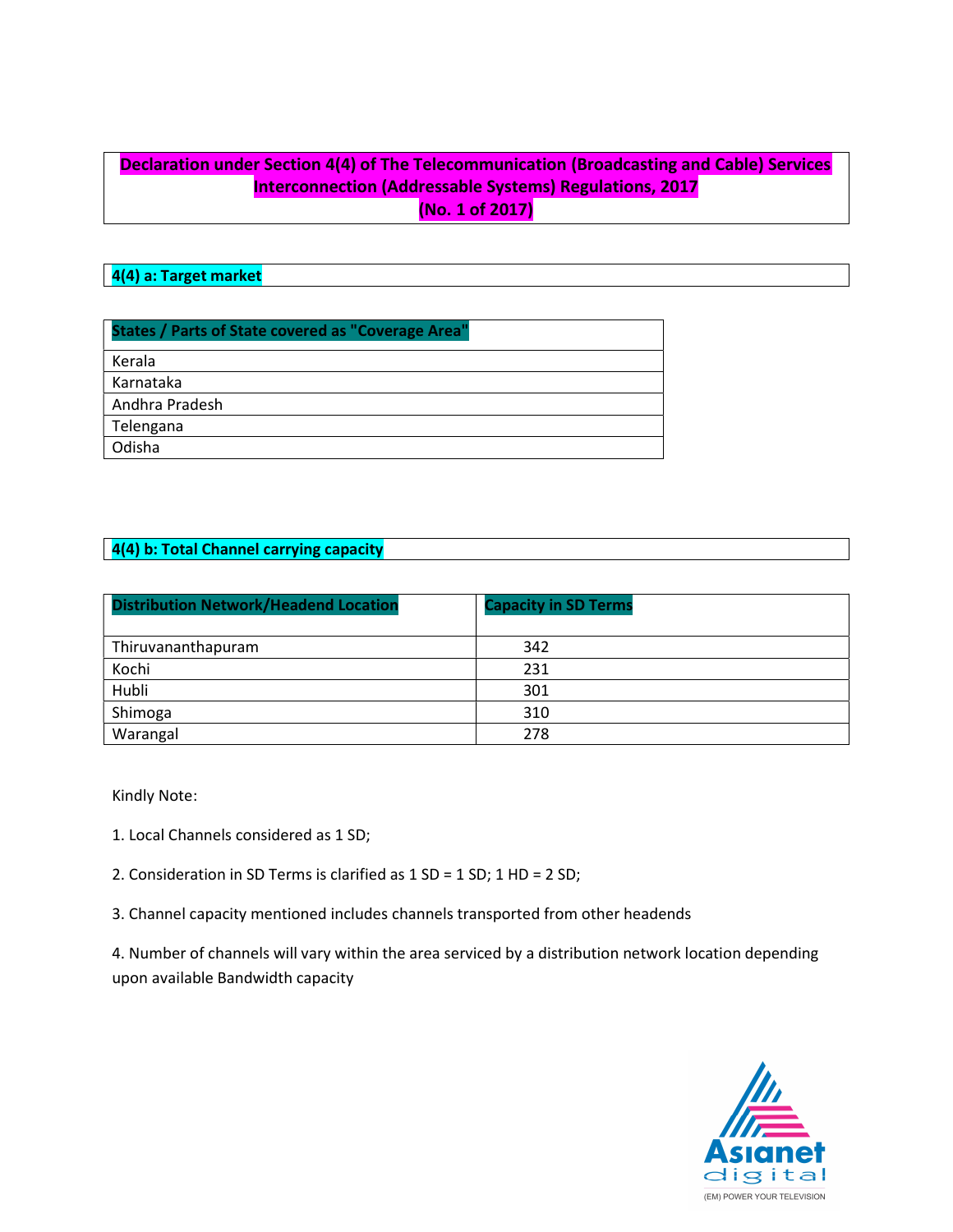# 4(4) c: List of channels available on the network

| Sr.                     |                     | <b>Count in SD</b> |                   |
|-------------------------|---------------------|--------------------|-------------------|
| No.                     | <b>Channel Name</b> | <b>Terms</b>       | SD/HD/Radio/Local |
| $\mathbf{1}$            | & FLIX              | $\mathbf{1}$       | <b>SD</b>         |
| $\overline{2}$          | & PICTURES          | $\mathbf{1}$       | <b>SD</b>         |
| $\mathbf{3}$            | & TV                | $\mathbf{1}$       | <b>SD</b>         |
| $\overline{\mathbf{4}}$ | 1 SPORT             | 1                  | <b>SD</b>         |
| 5                       | <b>4TV NEWS</b>     | $\mathbf{1}$       | <b>SD</b>         |
| 6                       | 7S MUSIC            | $\mathbf{1}$       | <b>SD</b>         |
| 7                       | 9X JALWA            | $\overline{1}$     | <b>SD</b>         |
| 8                       | 9X JHAKAAS          | $\mathbf{1}$       | <b>SD</b>         |
| 9                       | 9X JHAKKAS          | $\mathbf{1}$       | SD                |
| 10                      | 9XM                 | $\mathbf{1}$       | <b>SD</b>         |
| 11                      | A TV                | $\mathbf{1}$       | <b>SD</b>         |
| 12                      | AAJ TAK             | $\mathbf{1}$       | SD                |
| 13                      | AAJ TAK TEZ         | $\mathbf{1}$       | <b>SD</b>         |
| 14                      | AAKASH BANGALA      | $\mathbf{1}$       | <b>SD</b>         |
| 15                      | <b>AAMAR CINEMA</b> | $\mathbf{1}$       | <b>SD</b>         |
| 16                      | <b>AASTHA</b>       | $\mathbf{1}$       | <b>SD</b>         |
| 17                      | <b>AASTHA TAMIL</b> | $\mathbf{1}$       | <b>SD</b>         |
| 18                      | ABN ANDRA JYOTHI    | $\mathbf{1}$       | SD                |
| 19                      | ABP ANANDA          | $\mathbf{1}$       | <b>SD</b>         |
| 20                      | ABP ASMITA          | $\mathbf{1}$       | <b>SD</b>         |
| 21                      | <b>ABP NEWS</b>     | $\mathbf{1}$       | <b>SD</b>         |
| 22                      | ABZY COOL           | $\mathbf{1}$       | <b>SD</b>         |
| 23                      | <b>ABZY DHAKAD</b>  | $\mathbf{1}$       | <b>SD</b>         |
| 24                      | <b>ABZY MOVIES</b>  | $\mathbf{1}$       | SD                |
| 25                      | <b>ACV</b>          | $\mathbf{1}$       | Local             |
| 26                      | <b>ACV COMX</b>     | $\mathbf{1}$       | Local             |
| 27                      | <b>ACV MEDLEY</b>   | $\mathbf{1}$       | Local             |
| 28                      | <b>ACV MOVIES</b>   | $\mathbf{1}$       | Local             |
| 29                      | <b>ACV NEWS</b>     | $\mathbf{1}$       | Local             |
| 30                      | <b>ACV PLUS</b>     | $\mathbf{1}$       | Local             |
| 31                      | ÁDN Gold            | $\overline{1}$     | Local             |
| 32                      | <b>ACV TELESHOP</b> | $\mathbf{1}$       | Local             |

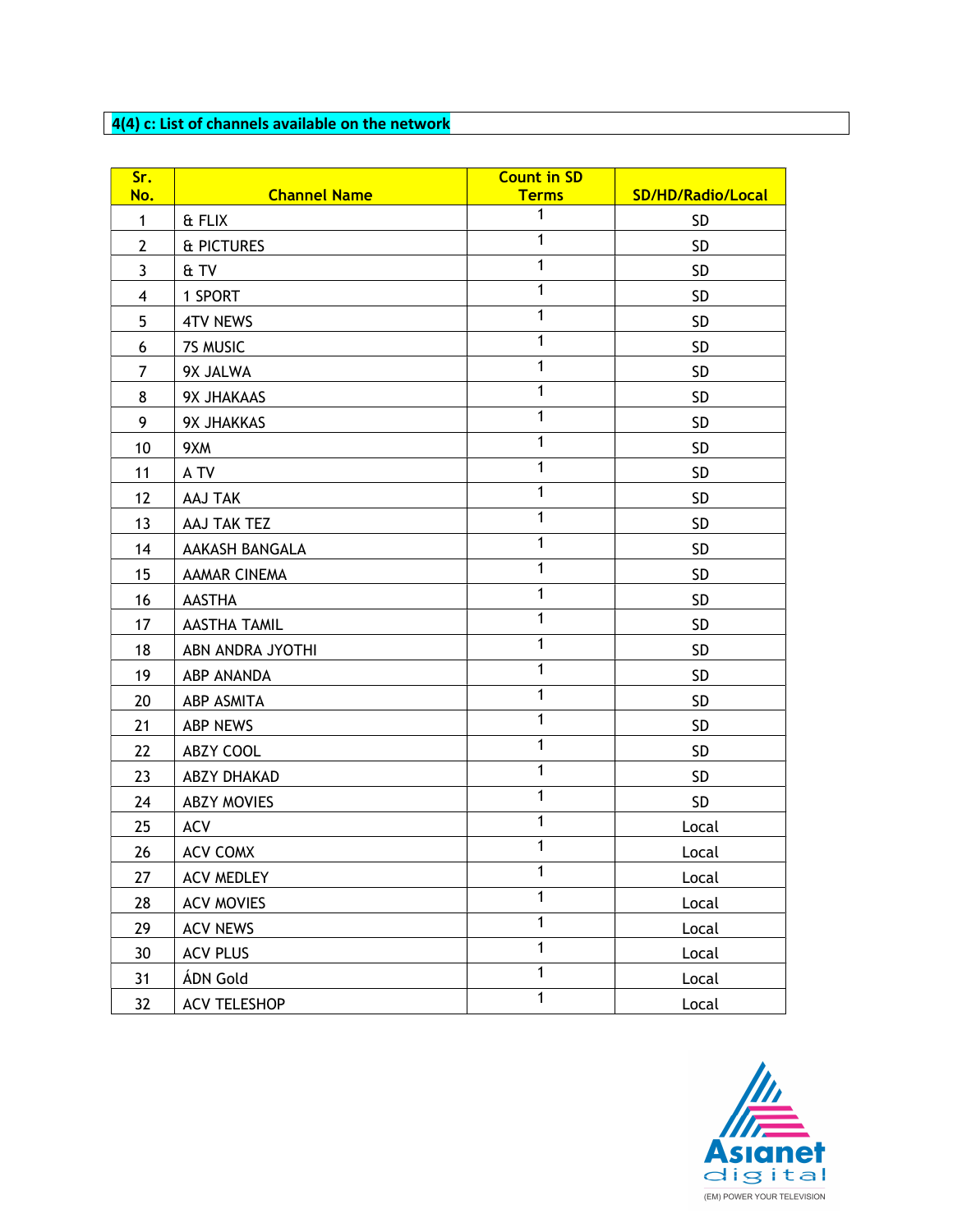| 33 | <b>ADITHYA</b>        | $\mathbf{1}$   | SD              |
|----|-----------------------|----------------|-----------------|
| 34 | AIR ASSAMI            | $\mathbf{1}$   | Radio           |
| 35 | AIR BENGALI           | $\mathbf{1}$   | Radio           |
| 36 | AIR GUJARATI          | $\mathbf{1}$   | Radio           |
| 37 | <b>AIR HINDI</b>      | $\mathbf{1}$   | Radio           |
| 38 | AIR KANNADA           | $\mathbf{1}$   | Radio           |
| 39 | AIR MALAYALAM         | $\mathbf{1}$   | Radio           |
| 40 | <b>AIR MARATHI</b>    | $\mathbf{1}$   | Radio           |
| 41 | AIR NE                | $\mathbf{1}$   | Radio           |
| 42 | <b>AIR ORIYA</b>      | $\mathbf{1}$   | Radio           |
| 43 | AIR PUNJABI           | $\mathbf{1}$   | Radio           |
| 44 | <b>AIR TAMIL</b>      | $\overline{1}$ | Radio           |
| 45 | AIR TELUGU            | $\mathbf{1}$   | Radio           |
| 46 | AIR URDU              | $\mathbf{1}$   | Radio           |
| 47 | AIR VVS               | $\mathbf{1}$   | Radio           |
| 48 | AL JAZEERA            | $\mathbf{1}$   | SD              |
| 49 | <b>ALAMI SAMAY</b>    | $\mathbf{1}$   | SD              |
| 50 | AMRITHA               | $\mathbf{1}$   | SD              |
| 51 | ANB NEWS              | $\mathbf{1}$   | <b>SD</b>       |
| 52 | ANGLE TV              | $\mathbf{1}$   | SD              |
| 53 | ANIMAL PLANET         | $\mathbf{1}$   | <b>SD</b>       |
| 54 | ANIMAL PLANET HD      | $\mathbf{2}$   | HD              |
| 55 | <b>ANJAN TV</b>       | $\mathbf{1}$   | <b>SD</b>       |
| 56 | AP 24X7               | $\mathbf{1}$   | SD              |
| 57 | APBP GANGA            | $\mathbf{1}$   | <b>SD</b>       |
| 58 | <b>APN NEWS</b>       | $\mathbf{1}$   | <b>SD</b>       |
| 59 | <b>ARADHANA TV</b>    | $\mathbf{1}$   | SD              |
| 60 | ARIHANT               | 1              | SD              |
| 61 | ASHEERVATHAM          | 1              | SD <sub>.</sub> |
| 62 | <b>ASIANET</b>        | $\mathbf{1}$   | <b>SD</b>       |
| 63 | <b>ASIANET HD</b>     | $\mathbf{2}$   | HD              |
| 64 | <b>ASIANET MOVIES</b> | $\mathbf{1}$   | <b>SD</b>       |
| 65 | <b>ASIANET NEWS</b>   | $\mathbf{1}$   | SD              |
| 66 | <b>ASIANET PLUS</b>   | $\mathbf{1}$   | SD              |
| 67 | ASSTHA BHAJAN         | $\mathbf{1}$   | <b>SD</b>       |
| 68 | ASTHA KANNADA         | $\mathbf{1}$   | <b>SD</b>       |

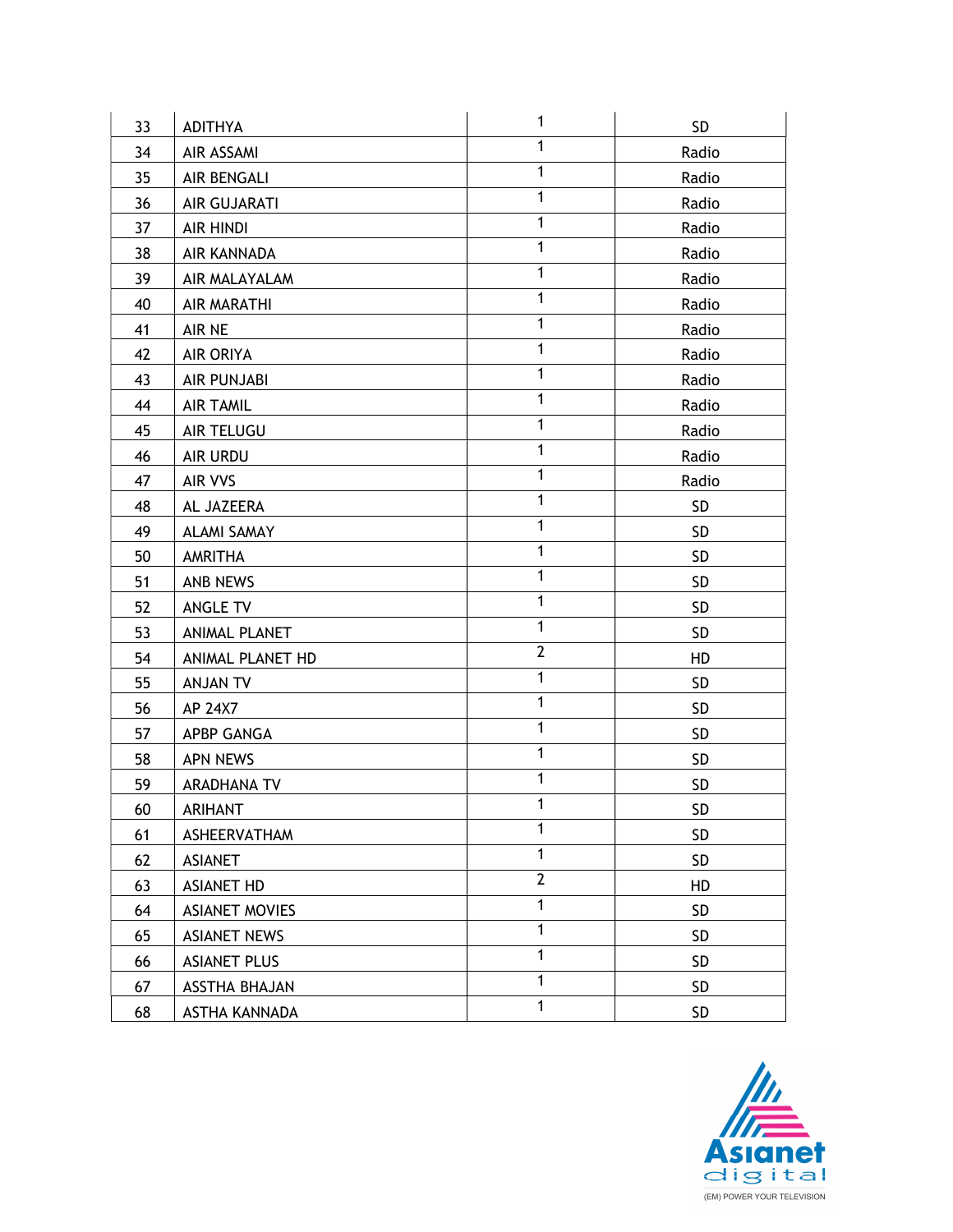| 69  | ATE TV                   | 1              | SD        |
|-----|--------------------------|----------------|-----------|
| 70  | ATS KANNADA              | 1              | Local     |
| 71  | AWAKENING                | $\mathbf{1}$   | <b>SD</b> |
| 72  | AYUSH TV                 | $\mathbf{1}$   | <b>SD</b> |
| 73  | <b>B4U BHOJPURI</b>      | $\mathbf{1}$   | <b>SD</b> |
| 74  | <b>B4U KADAK</b>         | $\mathbf{1}$   | SD        |
| 75  | <b>B4U MOVIES</b>        | $\mathbf{1}$   | <b>SD</b> |
| 76  | <b>B4U MUSIC</b>         | $\mathbf{1}$   | SD        |
| 77  | <b>BANGALA TALKIES</b>   | $\mathbf{1}$   | <b>SD</b> |
| 78  | <b>BANSAL NEWS</b>       | $\mathbf{1}$   | <b>SD</b> |
| 79  | <b>BASAVA TV</b>         | $\mathbf{1}$   | <b>SD</b> |
| 80  | <b>BBC</b>               | $\mathbf{1}$   | <b>SD</b> |
| 81  | <b>BHAKTHI TV</b>        | $\mathbf{1}$   | SD        |
| 82  | <b>BHARAT SAMACHAR</b>   | $\mathbf{1}$   | SD        |
| 83  | <b>BHOJPURI CINEMA</b>   | $\mathbf{1}$   | SD        |
| 84  | <b>BIG MAGIC</b>         | $\mathbf{1}$   | SD        |
| 85  | <b>BINDASS</b>           | $\mathbf{1}$   | <b>SD</b> |
| 86  | <b>BIZZ NEWS</b>         | $\mathbf{1}$   | SD        |
| 87  | <b>BTV</b>               | $\mathbf{1}$   | SD        |
| 88  | <b>CAPTAIN NEWS</b>      | $\mathbf{1}$   | <b>SD</b> |
| 89  | <b>CAPTAIN TV</b>        | $\mathbf{1}$   | <b>SD</b> |
| 90  | <b>CARE WORLD</b>        | $\mathbf{1}$   | SD        |
| 91  | <b>CARTOON NETWORK</b>   | $\mathbf{1}$   | <b>SD</b> |
| 92  | <b>CHANNEL NEWS ASIA</b> | $\mathbf{1}$   | <b>SD</b> |
| 93  | <b>CHANNEL WIN</b>       | $\mathbf{1}$   | SD        |
| 94  | <b>CHARDIKLA TIME TV</b> | $\mathbf{1}$   | <b>SD</b> |
| 95  | <b>CHINTHU</b>           | $\mathbf{1}$   | <b>SD</b> |
| 96  | <b>CHITHIRAM</b>         | 1              | SD        |
| 97  | <b>CHUTTI</b>            | $\mathbf{1}$   | SD        |
| 98  | <b>CINEMA TV</b>         | $\mathbf{1}$   | SD        |
| 99  | <b>CNBC AWAAZ</b>        | $\mathbf{1}$   | SD        |
| 100 | CNBC HD                  | $\overline{2}$ | HD        |
| 101 | CNBC TV 18               | $\mathbf{1}$   | SD        |
| 102 | <b>CNN</b>               | $\mathbf{1}$   | SD        |
| 103 | CNN NEWS 18              | $\mathbf{1}$   | SD        |
| 104 | <b>COLORS</b>            | $\mathbf{1}$   | SD        |

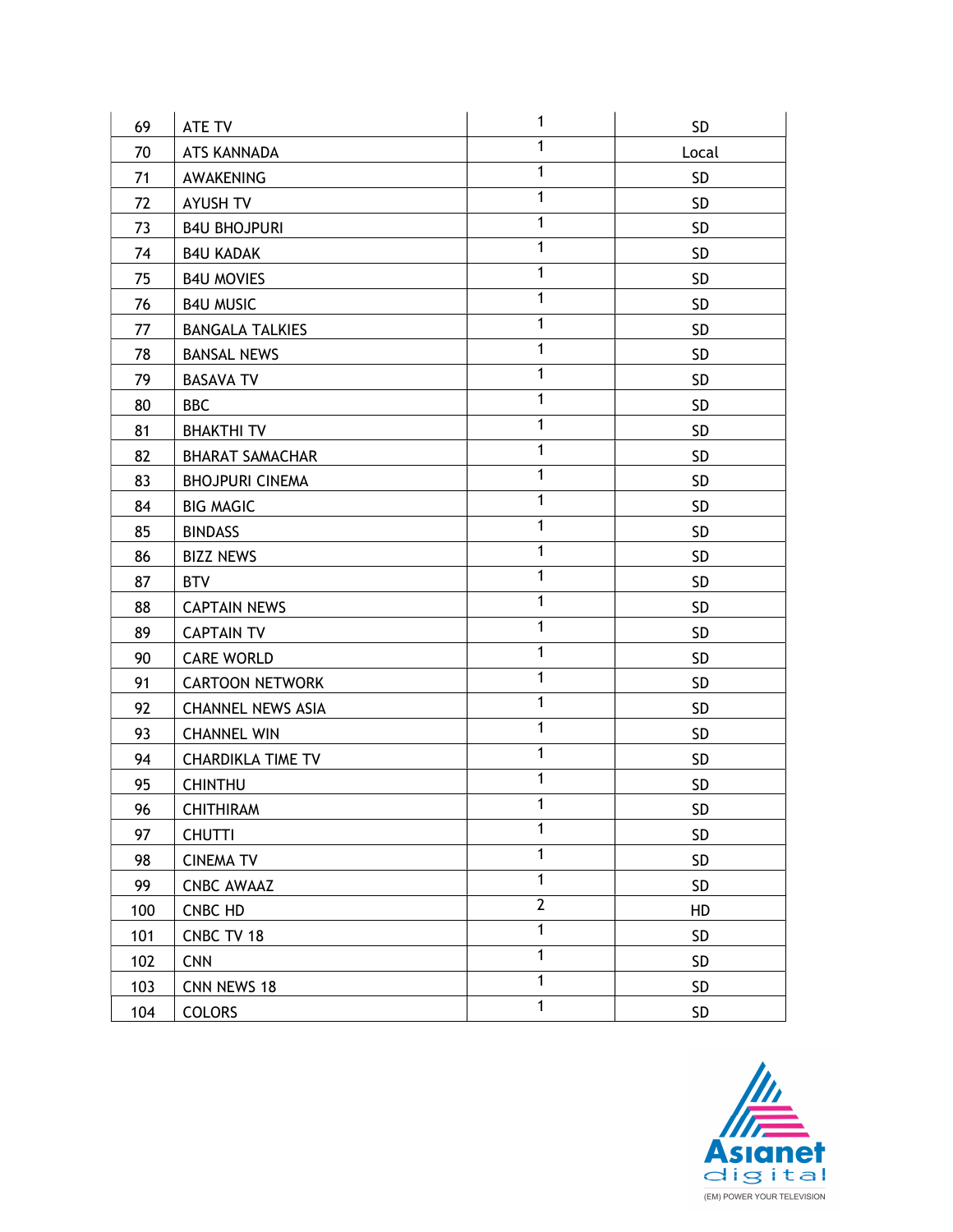| 105 | <b>COLORS BANGLA</b>         | 1                       | <b>SD</b> |
|-----|------------------------------|-------------------------|-----------|
| 106 | <b>COLORS GUJARATI</b>       | 1                       | <b>SD</b> |
| 107 | <b>COLORS HD</b>             | $\overline{2}$          | HD        |
| 108 | <b>COLORS INFINITY</b>       | $\mathbf{1}$            | <b>SD</b> |
| 109 | <b>COLORS INFINITY HD</b>    | $\overline{2}$          | HD        |
| 110 | <b>COLORS KANNADA</b>        | 1                       | SD        |
| 111 | <b>COLORS KANNADA CINEMA</b> | $\mathbf{1}$            | <b>SD</b> |
| 112 | <b>COLORS MARATHI</b>        | $\mathbf{1}$            | <b>SD</b> |
| 113 | <b>COLORS ORIYA</b>          | 1                       | <b>SD</b> |
| 114 | <b>COLORS SUPER</b>          | $\mathbf{1}$            | <b>SD</b> |
| 115 | <b>COLORS TAMIL</b>          | $\mathbf{1}$            | <b>SD</b> |
| 116 | <b>COMEDY CENTRAL</b>        | $\mathbf{1}$            | <b>SD</b> |
| 117 | <b>COMEDY CENTRAL HD</b>     | $\overline{2}$          | HD        |
| 118 | <b>CVR NEWS</b>              | $\mathbf{1}$            | <b>SD</b> |
| 119 | <b>D SPORTS</b>              | 1                       | <b>SD</b> |
| 120 | <b>DABANGG</b>               | $\mathbf{1}$            | <b>SD</b> |
| 121 | <b>DANGAL</b>                | $\mathbf{1}$            | <b>SD</b> |
| 122 | DARSANA                      | $\mathbf{1}$            | <b>SD</b> |
| 123 | <b>DAY STAR</b>              | $\mathbf{1}$            | <b>SD</b> |
| 124 | <b>DD 5 PODHIGAI</b>         | 0                       | <b>SD</b> |
| 125 | DD ARUNPRABHA                | 0                       | <b>SD</b> |
| 126 | <b>DD BANGLA</b>             | 0                       | <b>SD</b> |
| 127 | <b>DD BHARATI</b>            | 0                       | <b>SD</b> |
| 128 | <b>DD BIHAR</b>              | 0                       | <b>SD</b> |
| 129 | <b>DD CHANDANA</b>           | 0                       | <b>SD</b> |
| 130 | <b>DD GIRNAR</b>             | 0                       | <b>SD</b> |
| 131 | <b>DD GUJARATI</b>           | 0                       | <b>SD</b> |
| 132 | DD HD                        | $\overline{\mathbf{c}}$ | HD        |
| 133 | <b>DD INDIA</b>              | 0                       | <b>SD</b> |
| 134 | <b>DD KASHIR</b>             | 0                       | <b>SD</b> |
| 135 | <b>DD KISAN</b>              | 0                       | <b>SD</b> |
| 136 | DD MADHYA PRADESH            | 0                       | <b>SD</b> |
| 137 | DD MALAYALAM                 | 0                       | <b>SD</b> |
| 138 | <b>DD NATIONAL</b>           | 0                       | <b>SD</b> |
| 139 | DD NEWS                      | 0                       | SD        |
| 140 | DD NORTH EAST                | 0                       | <b>SD</b> |

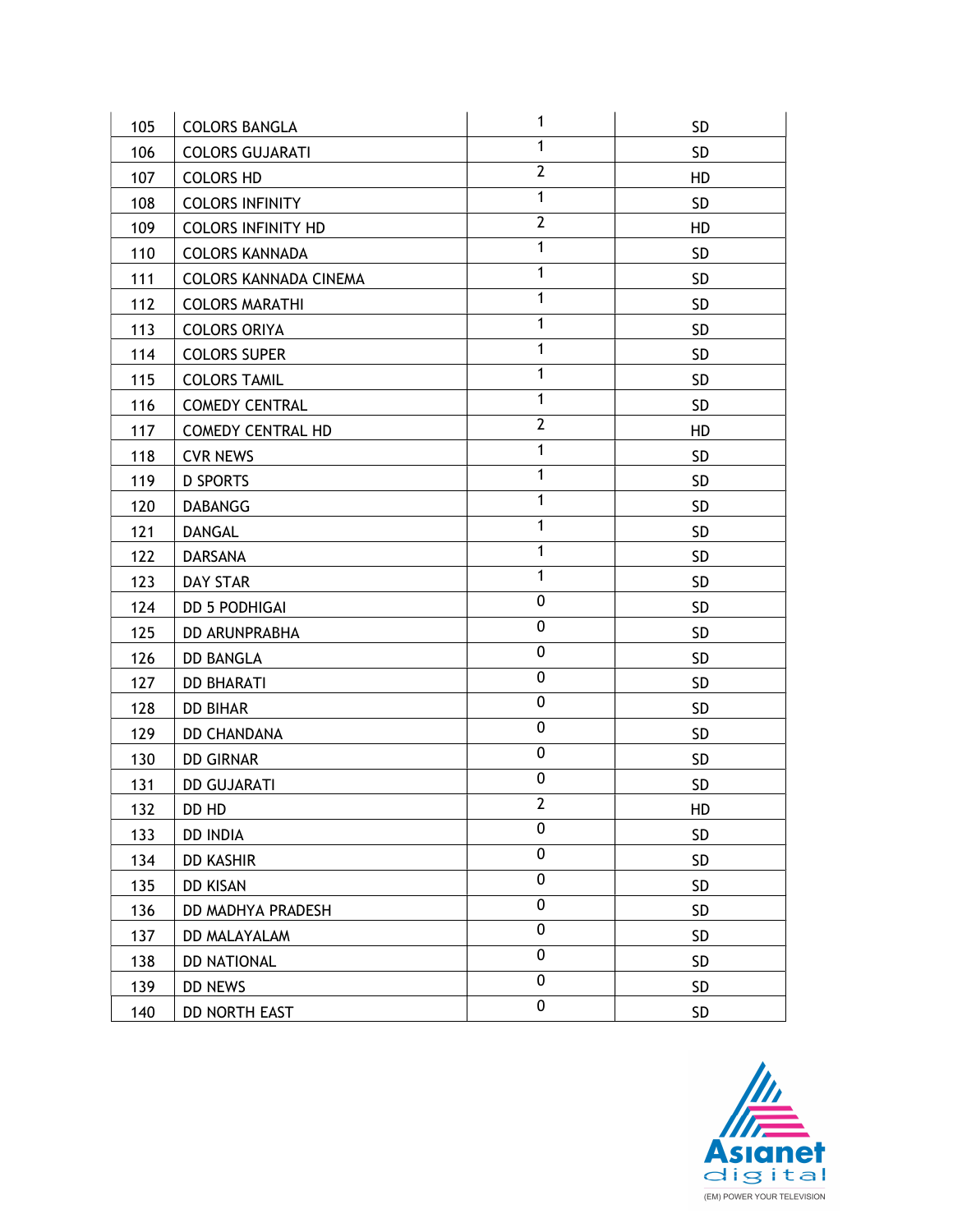| 141 | <b>DD ORIYA</b>          | 0              | <b>SD</b>  |
|-----|--------------------------|----------------|------------|
| 142 | <b>DD PODHIGAI</b>       | 0              | <b>SD</b>  |
| 143 | <b>DD PUNJABI</b>        | 0              | <b>SD</b>  |
| 144 | <b>DD RAJASTHAN</b>      | 0              | <b>SD</b>  |
| 145 | <b>DD RETRO</b>          | 0              | <b>SD</b>  |
| 146 | <b>DD SAHYADRI</b>       | 0              | <b>SD</b>  |
| 147 | <b>DD SAPTAGIRI</b>      | 0              | <b>SD</b>  |
| 148 | <b>DD SPORTS</b>         | 0              | SD         |
| 149 | <b>DD URDU</b>           | 0              | <b>SD</b>  |
| 150 | <b>DD UTTAR PRADESH</b>  | 0              | <b>SD</b>  |
| 151 | <b>DD YADAGIRI</b>       | $\overline{0}$ | <b>SD</b>  |
| 152 | DHEERAN TV               | $\mathbf{1}$   | <b>SD</b>  |
| 153 | DHOOM TV                 | $\mathbf{1}$   | <b>SD</b>  |
| 154 | <b>DIGVIJAY</b>          | $\mathbf{1}$   | SD         |
| 155 | <b>DISCOVERY</b>         | $\mathbf{1}$   | <b>SD</b>  |
| 156 | <b>DISCOVERY HD</b>      | $\overline{2}$ | HD         |
| 157 | <b>DISCOVERY KIDS</b>    | 1              | <b>SD</b>  |
| 158 | <b>DISCOVERY SCIENCE</b> | 1              | <b>SD</b>  |
| 159 | <b>DISCOVERY TAMIL</b>   | $\mathbf{1}$   | <b>SD</b>  |
| 160 | <b>DISCOVERY TURBO</b>   | $\overline{1}$ | <b>SD</b>  |
| 161 | Dishum TV                | $\mathbf{1}$   | <b>SD</b>  |
| 162 | <b>DISNEY</b>            | $\mathbf{1}$   | <b>SD</b>  |
| 163 | <b>DISNEY HD</b>         | $\overline{2}$ | HD         |
| 164 | <b>DISNEY JR</b>         | $\mathbf{1}$   | <b>SD</b>  |
| 165 | DW TV                    | $\mathbf{1}$   | <b>SD</b>  |
| 166 | E 24                     | $\mathbf{1}$   | <b>SD</b>  |
| 167 | <b>ENTER 10 BANGALA</b>  | $\mathbf{1}$   | <b>SD</b>  |
| 168 | <b>ENTERR 10</b>         | 1              | ${\sf SD}$ |
| 169 | ET NOW                   | 1              | <b>SD</b>  |
| 170 | <b>ETV</b>               | 1              | SD         |
| 171 | ETV ABHIRUCHI            | $\mathbf{1}$   | SD         |
| 172 | ETV AP                   | 1              | SD         |
| 173 | <b>ETV CINEMA</b>        | $\mathbf{1}$   | <b>SD</b>  |
| 174 | <b>ETV LIFE</b>          | $\mathbf{1}$   | <b>SD</b>  |
| 175 | ETV PLUS                 | 1              | SD         |
| 176 | ETV TELANGANA            | $\mathbf{1}$   | <b>SD</b>  |

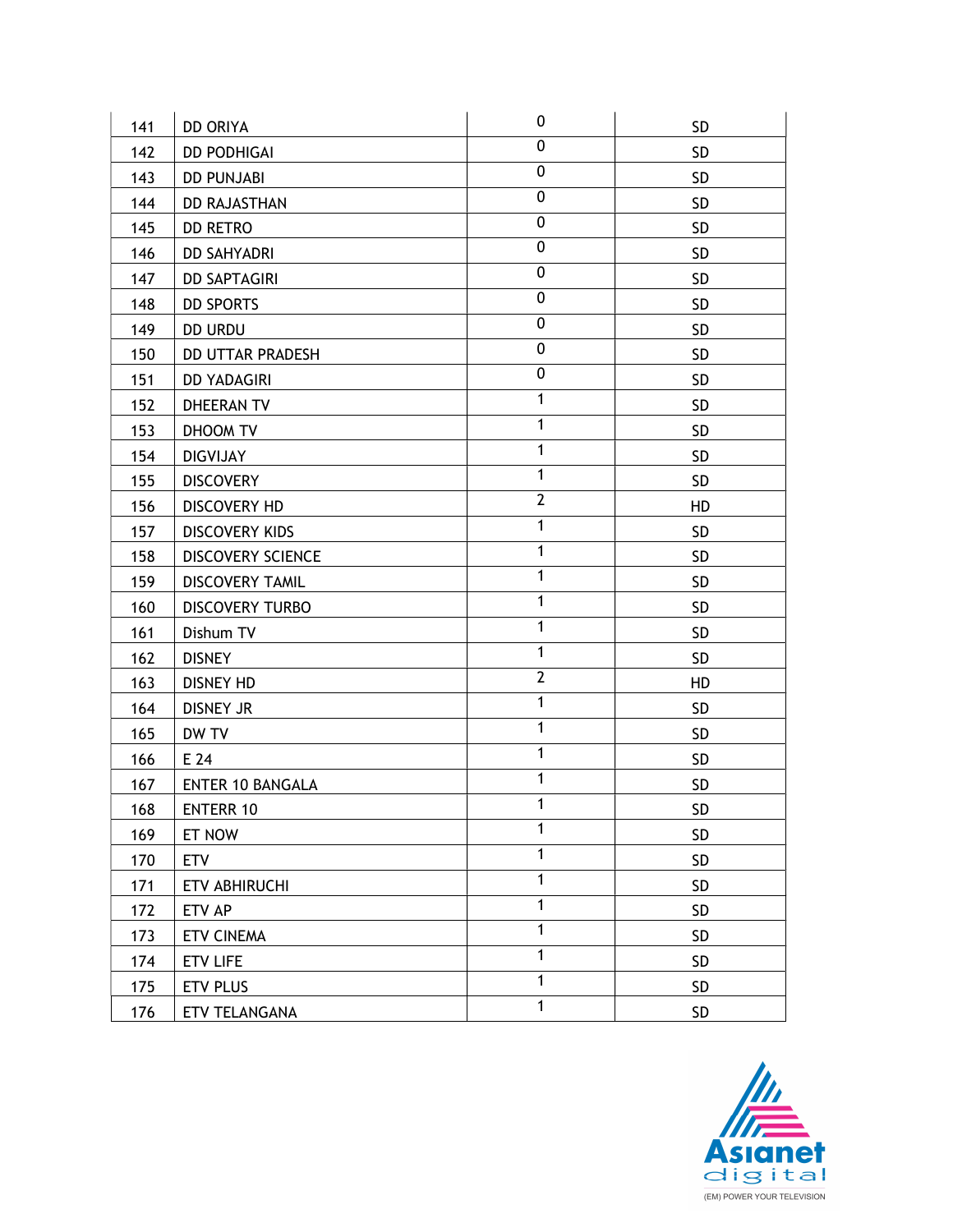| 177 | F TV                  | $\mathbf{1}$   | <b>SD</b> |
|-----|-----------------------|----------------|-----------|
| 178 | <b>FAKT MARATHI</b>   | $\mathbf{1}$   | <b>SD</b> |
| 179 | <b>FIRANGI</b>        | $\mathbf{1}$   | <b>SD</b> |
| 180 | <b>FLOWERS</b>        | $\mathbf{1}$   | <b>SD</b> |
| 181 | FM GOLD DELHI         | $\mathbf{1}$   | Radio     |
| 182 | FM GOLD MUMBAI        | $\mathbf{1}$   | Radio     |
| 183 | FM RB BANGALORS       | $\mathbf{1}$   | Radio     |
| 184 | FM RB CHENNAI         | $\mathbf{1}$   | Radio     |
| 185 | FM RB DELHI           | $\mathbf{1}$   | Radio     |
| 186 | FOOD FOOD             | $\mathbf{1}$   | <b>SD</b> |
| 187 | <b>FOX LIFE</b>       | $\mathbf{1}$   | <b>SD</b> |
| 188 | <b>FTV</b>            | $\mathbf{1}$   | <b>SD</b> |
| 189 | <b>FYI TV</b>         | $\mathbf{1}$   | <b>SD</b> |
| 190 | <b>GEMINI COMEDY</b>  | $\mathbf{1}$   | <b>SD</b> |
| 191 | <b>GEMINI LIFE</b>    | $\mathbf{1}$   | <b>SD</b> |
| 192 | <b>GEMINI MOVIES</b>  | $\mathbf{1}$   | <b>SD</b> |
| 193 | <b>GEMINI MUSIC</b>   | $\mathbf{1}$   | <b>SD</b> |
| 194 | <b>GEMINI TV</b>      | 1              | SD        |
| 195 | <b>GOD TV</b>         | $\mathbf{1}$   | <b>SD</b> |
| 196 | <b>GOODNESS</b>       | $\overline{1}$ | <b>SD</b> |
| 197 | <b>GYAN DARSHAN 1</b> | $\mathbf{1}$   | <b>SD</b> |
| 198 | HARVEST ENGLISH       | $\mathbf{1}$   | Local     |
| 199 | <b>HARVEST TV</b>     | $\mathbf{1}$   | <b>SD</b> |
| 200 | <b>HBO</b>            | $\mathbf{1}$   | SD        |
| 201 | HD & FLIX             | $\overline{2}$ | HD        |
| 202 | HD & PICTURES         | $\overline{2}$ | HD        |
| 203 | HD & PRIVE            | $\overline{2}$ | HD        |
| 204 | HD & TV               | $\mathbf 2$    | HD        |
| 205 | HD CARTOON NETWORK    | $\overline{2}$ | HD        |
| 206 | HD CINE PLEX          | $\overline{2}$ | HD        |
| 207 | HD COLORS KANNADA     | $\overline{2}$ | HD        |
| 208 | HD COLORS TAMIL       | $\overline{2}$ | HD        |
| 209 | HD FYI TV             | $\overline{2}$ | HD        |
| 210 | HD HBO                | $\overline{2}$ | HD        |
| 211 | HD ID                 | $\overline{2}$ | HD        |
| 212 | HD LIVING FOODZ       | $\mathbf{2}$   | HD        |

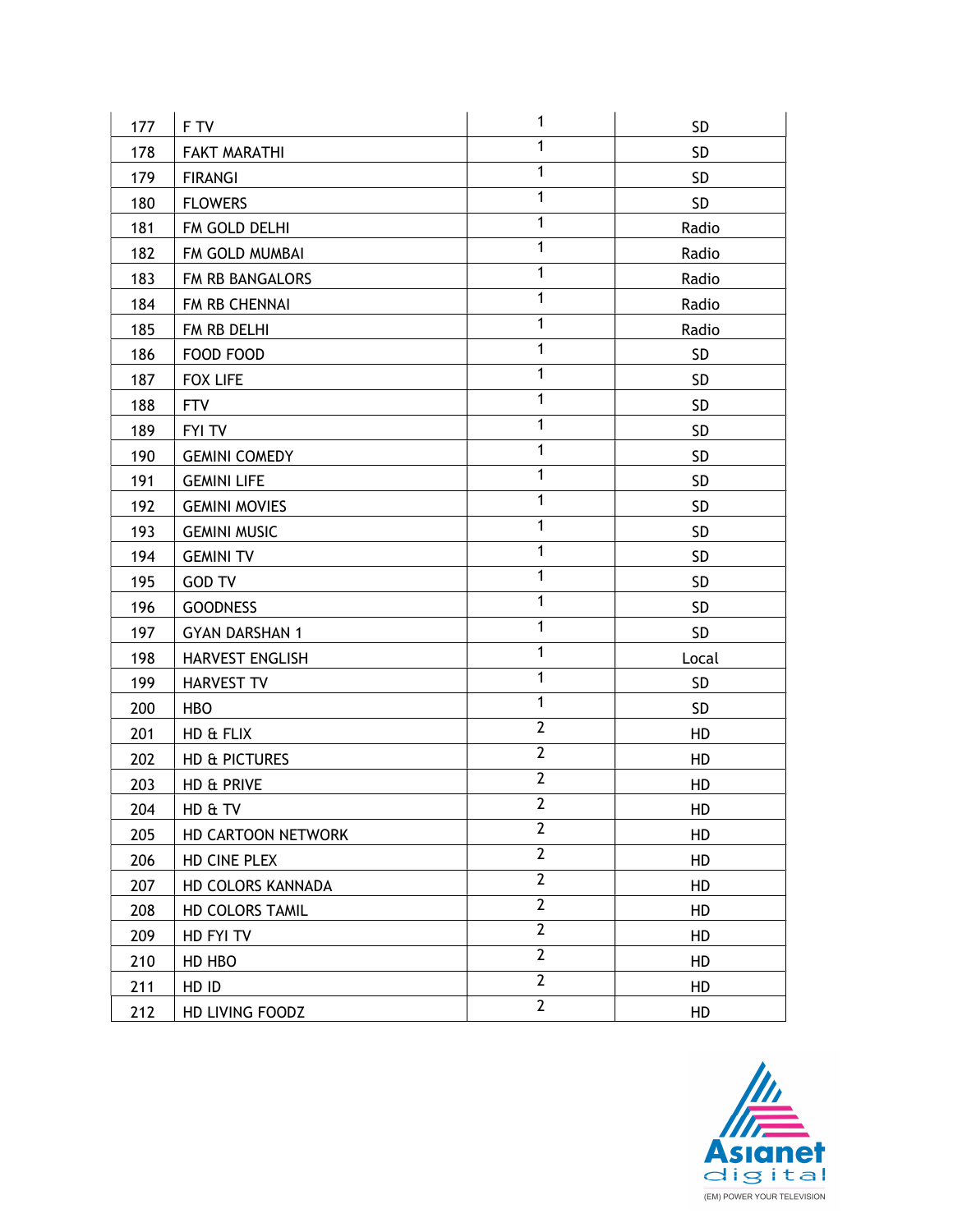| 213 | HD MTV BEATS              | $\mathbf{2}$   | HD        |
|-----|---------------------------|----------------|-----------|
| 214 | <b>HD NICK</b>            | $\overline{2}$ | HD        |
| 215 | HD SETMAX                 | $\overline{2}$ | HD        |
| 216 | HD SONY BBC               | $\mathbf{2}$   | HD        |
| 217 | <b>HD STAR BHARATH</b>    | $\mathbf{2}$   | HD        |
| 218 | HD STAR GOLD              | $\overline{2}$ | HD        |
| 219 | HD STAR GOLD SELECT       | $\overline{2}$ | HD        |
| 220 | HD STAR WORLD             | $\overline{2}$ | HD        |
| 221 | HD STAR WORLD PREMIER     | $\overline{2}$ | HD        |
| 222 | <b>HD SUVARNA</b>         | $\mathbf{2}$   | HD        |
| 223 | HD TEN 1                  | $\overline{2}$ | HD        |
| 224 | HD TEN 2                  | $\overline{2}$ | HD        |
| 225 | HD TEN 3                  | $\overline{2}$ | HD        |
| 226 | HD UTV                    | $\overline{2}$ | HD        |
| 227 | HD VH1                    | $\overline{2}$ | HD        |
| 228 | HD ZEE CAFÉ               | $\overline{2}$ | HD        |
| 229 | HD ZEE CINEMA             | $\mathbf{2}$   | HD        |
| 230 | HD ZEE KANNADA            | $\overline{2}$ | HD        |
| 231 | HD ZEE TV                 | $\mathbf{2}$   | HD        |
| 232 | <b>HINDI KHABAR</b>       | $\mathbf{1}$   | <b>SD</b> |
| 233 | HISTORY 18                | $\mathbf{1}$   | <b>SD</b> |
| 234 | <b>HISTORY HD</b>         | $\mathbf{2}$   | HD        |
| 235 | <b>HNN 24 X 7</b>         | $\mathbf{1}$   | <b>SD</b> |
| 236 | <b>HOUSEFULL MOVIES</b>   | $\mathbf{1}$   | <b>SD</b> |
| 237 | <b>HUNGAMA</b>            | $\mathbf{1}$   | SD        |
| 238 | <b>IBC 24</b>             | $\mathbf{1}$   | <b>SD</b> |
| 239 | ID                        | $\mathbf{1}$   | <b>SD</b> |
| 240 | <b>IMAYAM TV</b>          | 1              | SD        |
| 241 | <b>IND 24</b>             | $\mathbf{1}$   | <b>SD</b> |
| 242 | India AHEAD               | $\mathbf{1}$   | <b>SD</b> |
| 243 | <b>INDIA NEW GUJRATHI</b> | $\mathbf{1}$   | <b>SD</b> |
| 244 | <b>INDIA NEWS HARYANA</b> | $\mathbf{1}$   | <b>SD</b> |
| 245 | INDIA NEWS MADHYA PRADESH | $\mathbf{1}$   | SD.       |
| 246 | <b>INDIA NEWS PUNJAB</b>  | $\mathbf{1}$   | <b>SD</b> |
| 247 | INDIA NEWS RAJASTHAN      | $\mathbf{1}$   | <b>SD</b> |
| 248 | INDIA NEWS UTTAR PRADESH  | $\mathbf{1}$   | <b>SD</b> |

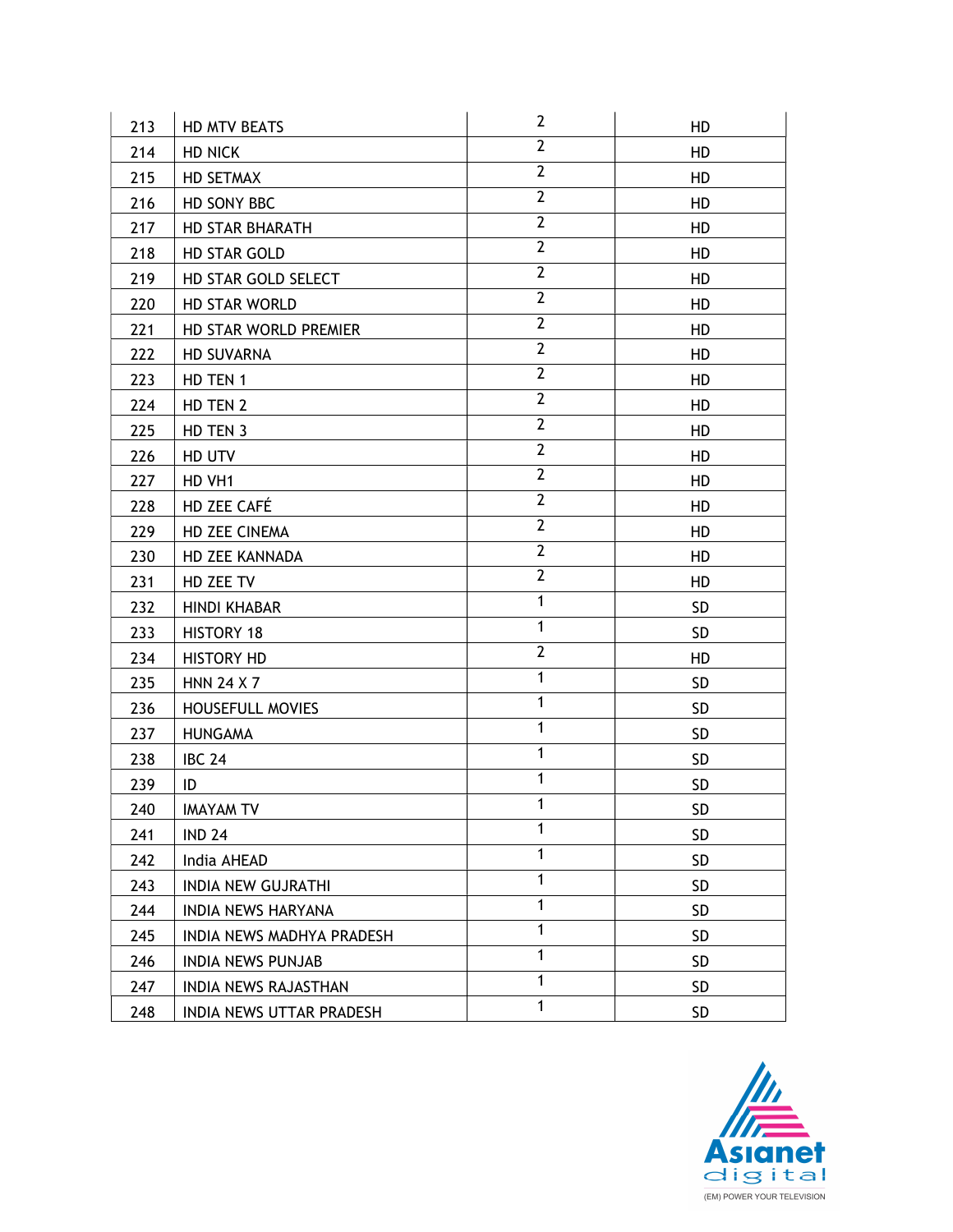|     |                      | $\mathbf{1}$ |            |
|-----|----------------------|--------------|------------|
| 249 | <b>INDIA TODAY</b>   |              | <b>SD</b>  |
| 250 | <b>INDIA TV</b>      | 1            | <b>SD</b>  |
| 251 | <b>INDIA VOICE</b>   | $\mathbf{1}$ | <b>SD</b>  |
| 252 | <b>INFO TV</b>       | 1            | Local      |
| 253 | <b>INH 24 X 7</b>    | $\mathbf{1}$ | <b>SD</b>  |
| 254 | <b>INSYNC</b>        | $\mathbf{1}$ | <b>SD</b>  |
| 255 | <b>ISAI ARUVI</b>    | $\mathbf{1}$ | <b>SD</b>  |
| 256 | <b>ISHWAR TV</b>     | $\mathbf{1}$ | <b>SD</b>  |
| 257 | Jai Maharastra M     | $\mathbf{1}$ | <b>SD</b>  |
| 258 | <b>JAIHIND</b>       | $\mathbf{1}$ | <b>SD</b>  |
| 259 | JANAM TV             | 1            | <b>SD</b>  |
| 260 | <b>JANATAA TV</b>    | $\mathbf{1}$ | <b>SD</b>  |
| 261 | <b>JAN-TANTRA</b>    | $\mathbf{1}$ | <b>SD</b>  |
| 262 | JAYA MAX             | $\mathbf{1}$ | <b>SD</b>  |
| 263 | JAYA MOVIES          | 1            | <b>SD</b>  |
| 264 | <b>JAYA PLUS</b>     | $\mathbf{1}$ | <b>SD</b>  |
| 265 | JAYA TV HD           | $\mathbf{2}$ | HD         |
| 266 | <b>JEEVAN</b>        | $\mathbf{1}$ | <b>SD</b>  |
| 267 | <b>JINWANI</b>       | $\mathbf{1}$ | <b>SD</b>  |
| 268 | JK 24 X 7            | $\mathbf{1}$ | <b>SD</b>  |
| 269 | <b>JUKEBOX</b>       | $\mathbf{1}$ | Local      |
| 270 | K TV                 | $\mathbf{1}$ | <b>SD</b>  |
| 271 | KAIRALI              | $\mathbf{1}$ | <b>SD</b>  |
| 272 | KAIRALI PEOPLE       | $\mathbf{1}$ | <b>SD</b>  |
| 273 | <b>KAIRALI WE</b>    | $\mathbf{1}$ | <b>SD</b>  |
| 274 | KALAIGNAR            | $\mathbf{1}$ | <b>SD</b>  |
| 275 | <b>KALKI KANNADA</b> | 1            | <b>SD</b>  |
| 276 | KAPPA                | 1            | ${\sf SD}$ |
| 277 | <b>KASHISH NEWS</b>  | $\mathbf{1}$ | <b>SD</b>  |
| 278 | <b>KASTHURI</b>      | $\mathbf{1}$ | SD         |
| 279 | <b>KASTHURI NEWS</b> | $\mathbf{1}$ | SD         |
| 280 | <b>KAUMUDY</b>       | $\mathbf{1}$ | <b>SD</b>  |
| 281 | Khabrain Abhi Tak    | $\mathbf{1}$ | <b>SD</b>  |
| 282 | KOCHU TV             | $\mathbf{1}$ | <b>SD</b>  |
| 283 | <b>KUSHI</b>         | 1            | SD         |
| 284 | LIVING FOODS         | $\mathbf{1}$ | SD         |

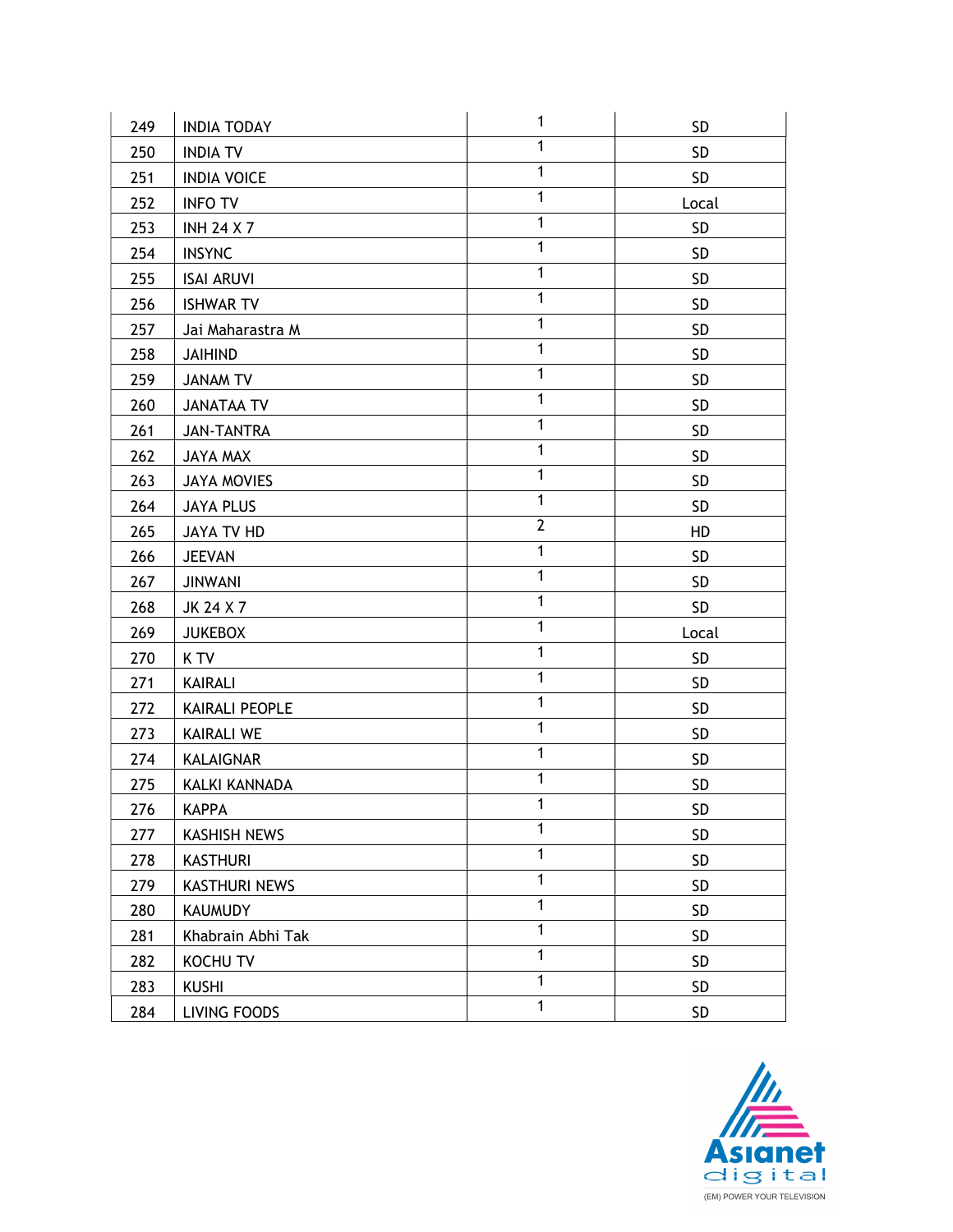| 285 | <b>LOAD BUDHHA</b>  | $\mathbf{1}$ | <b>SD</b>  |
|-----|---------------------|--------------|------------|
| 286 | LOK SABHA           | $\mathbf{1}$ | <b>SD</b>  |
| 287 | LOTUS NEWS          | $\mathbf{1}$ | <b>SD</b>  |
| 288 | LOVE WORLD TV       | 1            | <b>SD</b>  |
| 289 | MAA GOLD            | $\mathbf{1}$ | <b>SD</b>  |
| 290 | <b>MAA MOVIES</b>   | $\mathbf{1}$ | <b>SD</b>  |
| 291 | <b>MAA MUSIC</b>    | $\mathbf{1}$ | <b>SD</b>  |
| 292 | MAA TV              | $\mathbf{1}$ | <b>SD</b>  |
| 293 | <b>MADHA TV</b>     | 1            | <b>SD</b>  |
| 294 | <b>MAHA MOVIE</b>   | $\mathbf{1}$ | <b>SD</b>  |
| 295 | <b>MAIBOLI</b>      | 1            | SD         |
| 296 | <b>MAKKAL</b>       | $\mathbf{1}$ | <b>SD</b>  |
| 297 | <b>MALAI MURASU</b> | $\mathbf{1}$ | <b>SD</b>  |
| 298 | MANORAMA NEWS       | $\mathbf{1}$ | <b>SD</b>  |
| 299 | MANORANJAN MOVIES   | 1            | <b>SD</b>  |
| 300 | MANORANJAN TV       | $\mathbf{1}$ | <b>SD</b>  |
| 301 | MARVAL HQ           | $\mathbf{1}$ | <b>SD</b>  |
| 302 | <b>MASTII</b>       | $\mathbf{1}$ | <b>SD</b>  |
| 303 | MATHRUBHUMI NEWS    | $\mathbf{1}$ | <b>SD</b>  |
| 304 | MAZHAVIL HD         | $\mathbf{2}$ | HD         |
| 305 | MAZHAVIL MANORAMA   | $\mathbf{1}$ | <b>SD</b>  |
| 306 | <b>MEDIA ONE</b>    | $\mathbf{1}$ | <b>SD</b>  |
| 307 | <b>MEDLEY</b>       | 1            | Local      |
| 308 | MEENAKSHI TV        | $\mathbf{1}$ | <b>SD</b>  |
| 309 | <b>MIRROR NOW</b>   | $\mathbf{1}$ | <b>SD</b>  |
| 310 | MK SIX              | $\mathbf{1}$ | <b>SD</b>  |
| 311 | <b>MK TUNES</b>     | 1            | <b>SD</b>  |
| 312 | MK TV               | 1            | ${\sf SD}$ |
| 313 | $MN + HD$           | $\mathbf{2}$ | HD         |
| 314 | <b>MNX</b>          | $\mathbf{1}$ | <b>SD</b>  |
| 315 | MNX HD              | $\mathbf{2}$ | HD         |
| 316 | MOON TV             | $\mathbf{1}$ | <b>SD</b>  |
| 317 | MOVIES NOW          | $\mathbf{1}$ | <b>SD</b>  |
| 318 | MOVIES NOW HD       | $\mathbf{2}$ | HD         |
| 319 | MOVIES PLUS         | $\mathbf{1}$ | <b>SD</b>  |
| 320 | <b>MTV BEATS</b>    | $\mathbf{1}$ | SD         |

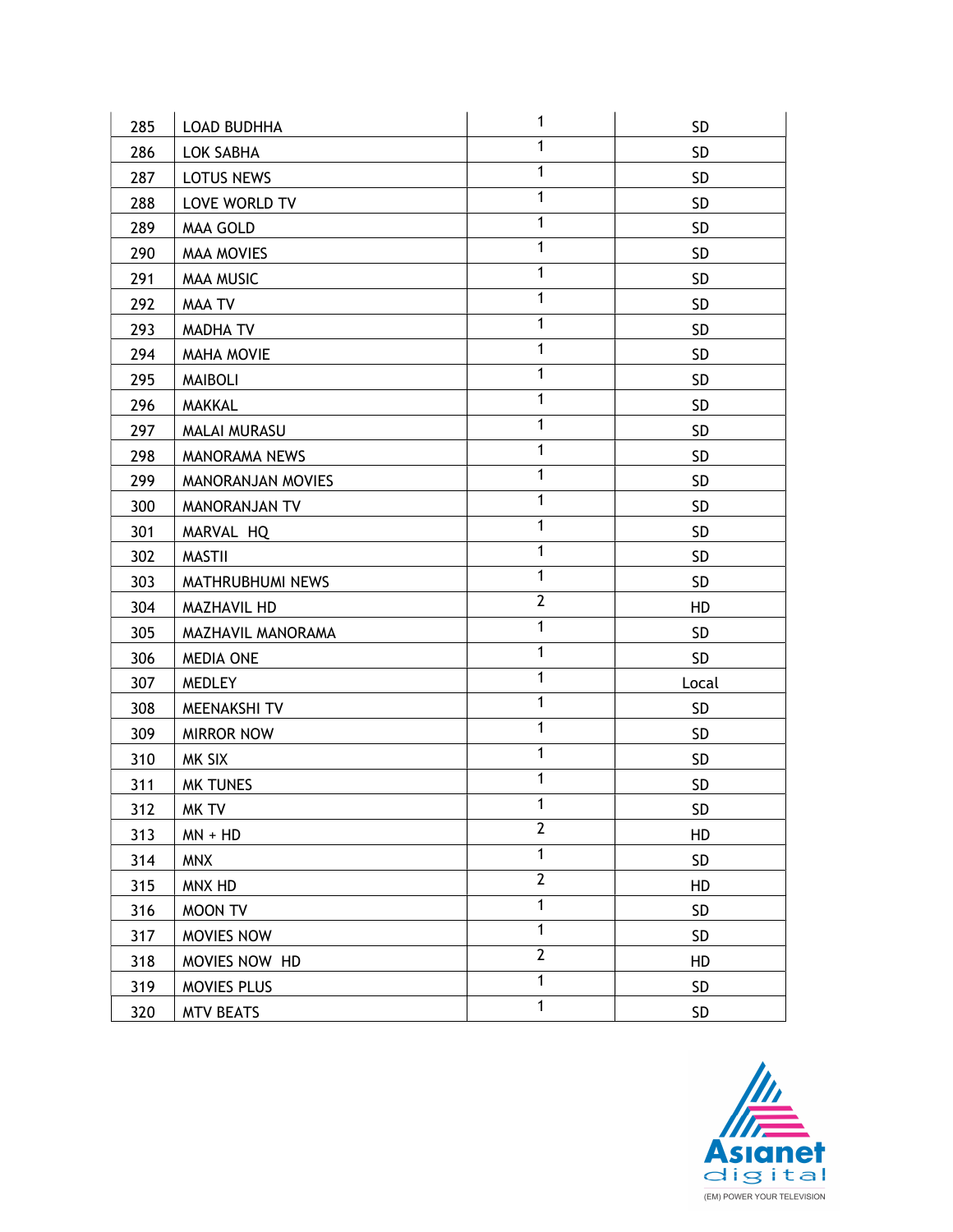|     |                        | $\mathbf{2}$   |           |
|-----|------------------------|----------------|-----------|
| 321 | <b>MTV BEATS HD</b>    |                | HD        |
| 322 | <b>MTV INDIA</b>       | $\mathbf{1}$   | SD.       |
| 323 | <b>MURASU</b>          | $\mathbf{1}$   | <b>SD</b> |
| 324 | MUSIC INDIA            | $\mathbf{1}$   | SD        |
| 325 | NAMBIKKAI TV           | 1              | <b>SD</b> |
| 326 | NANDHIGOSHA TV         | $\mathbf{1}$   | <b>SD</b> |
| 327 | <b>NATION FIRST</b>    | $\mathbf{1}$   | <b>SD</b> |
| 328 | NATIONAL-GEO           | $\mathbf{1}$   | <b>SD</b> |
| 329 | NAVTEJ TV              | $\mathbf{1}$   | SD.       |
| 330 | <b>NDTV 24 X 7</b>     | $\mathbf{1}$   | <b>SD</b> |
| 331 | NDTV GOOD TIMES        | $\mathbf{1}$   | SD        |
| 332 | NDTV INDIA             | $\mathbf{1}$   | <b>SD</b> |
| 333 | NDTV PROFIT            | $\mathbf{1}$   | SD        |
| 334 | NETWORK 10             | $\mathbf{1}$   | <b>SD</b> |
| 335 | <b>NEWS 1 INDIA</b>    | $\mathbf{1}$   | <b>SD</b> |
| 336 | News 11 Bharat         | $\mathbf{1}$   | <b>SD</b> |
| 337 | NEWS 18 INDIA          | 1              | <b>SD</b> |
| 338 | <b>NEWS 18 KANNADA</b> | $\mathbf{1}$   | SD        |
| 339 | <b>NEWS 18 KERALA</b>  | $\mathbf{1}$   | <b>SD</b> |
| 340 | <b>NEWS 18 LOKMATH</b> | $\mathbf{1}$   | <b>SD</b> |
| 341 | <b>NEWS 18 TAMIL</b>   | $\mathbf{1}$   | <b>SD</b> |
| 342 | NEWS 18 URDU           | $\mathbf{1}$   | <b>SD</b> |
| 343 | NEWS 24                | $\mathbf{1}$   | <b>SD</b> |
| 344 | NEWS 7                 | $\mathbf{1}$   | <b>SD</b> |
| 345 | <b>NEWS 7 TAMIL</b>    | $\mathbf{1}$   | SD        |
| 346 | NEWS 9                 | $\mathbf{1}$   | <b>SD</b> |
| 347 | NEWS I                 | $\mathbf{1}$   | SD        |
| 348 | <b>NEWS NATION</b>     | 1              | SD        |
| 349 | News Time Bangla       | 1              | <b>SD</b> |
| 350 | NEWS WORLD INDIA       | $\mathbf{1}$   | SD        |
| 351 | <b>NEWS X</b>          | $\mathbf{1}$   | SD        |
| 352 | NG WILD                | $\mathbf{1}$   | SD        |
| 353 | NG WILD HD             | $\overline{2}$ | HD        |
| 354 | <b>NGC</b>             | $\mathbf{1}$   | SD        |
| 355 | NGC HD                 | $\overline{2}$ | HD        |
| 356 | <b>NHK WORLD</b>       | $\overline{1}$ | SD        |

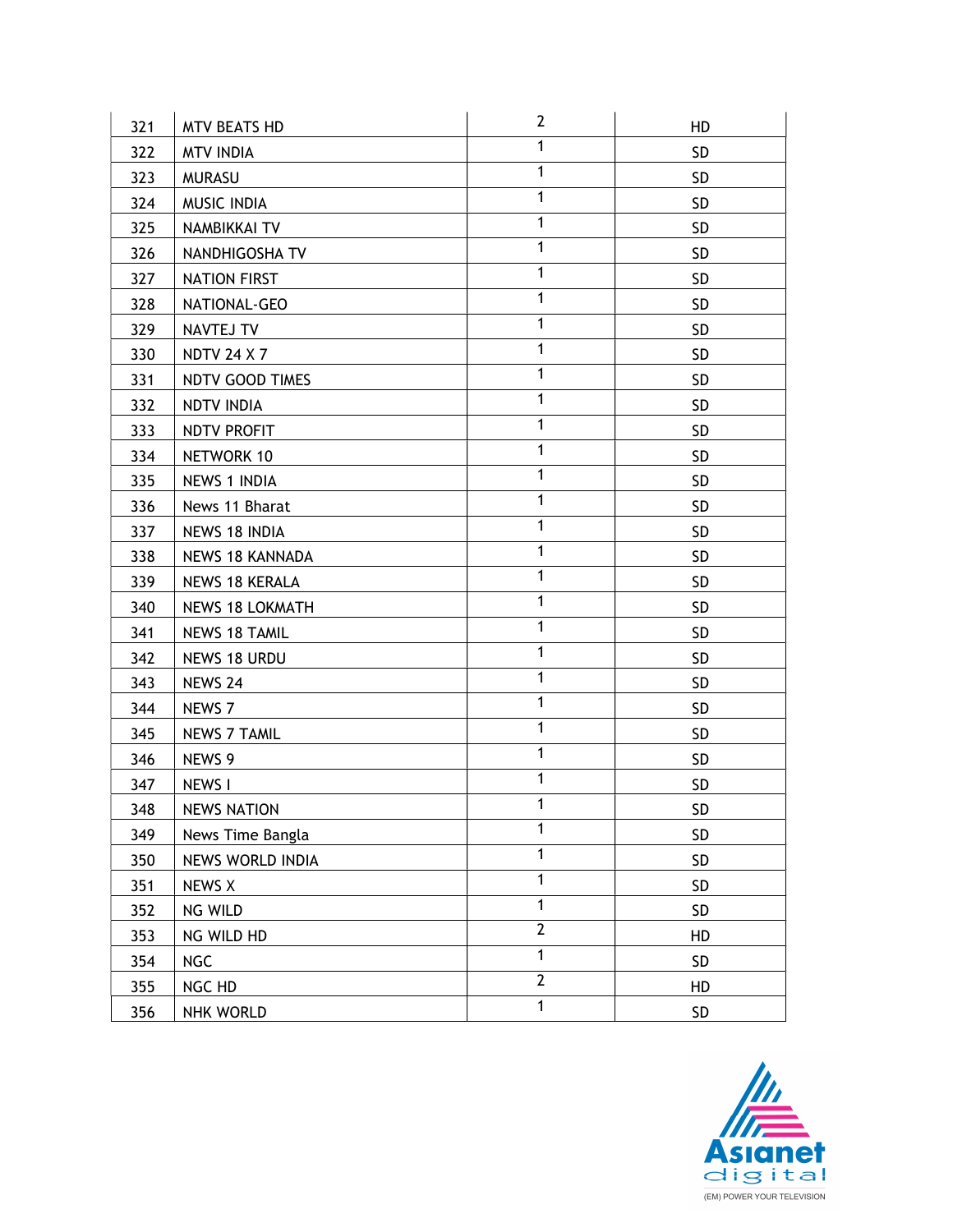| 357 | <b>NICK</b>                  | 1            | <b>SD</b>  |
|-----|------------------------------|--------------|------------|
| 358 | NICK JR                      | $\mathbf{1}$ | <b>SD</b>  |
| 359 | NIRAKSHANA TV                | $\mathbf{1}$ | <b>SD</b>  |
| 360 | <b>NTV</b>                   | 1            | <b>SD</b>  |
| 361 | <b>NUMBER 1 NEWS</b>         | $\mathbf{1}$ | <b>SD</b>  |
| 362 | OK INDIA                     | $\mathbf{1}$ | <b>SD</b>  |
| 363 | ORANGE TV BANGALA            | $\mathbf{1}$ | <b>SD</b>  |
| 364 | <b>OSCAR MOVIES BHOJPURI</b> | $\mathbf{1}$ | <b>SD</b>  |
| 365 | P TUNES                      | 1            | <b>SD</b>  |
| 366 | PARAS TV                     | $\mathbf{1}$ | <b>SD</b>  |
| 367 | PATRIKA RAJSTAN              | $\mathbf{1}$ | SD         |
| 368 | PEACE OF MIND                | $\mathbf{1}$ | <b>SD</b>  |
| 369 | PEPPERS TV                   | $\mathbf{1}$ | <b>SD</b>  |
| 370 | POGO                         | $\mathbf{1}$ | <b>SD</b>  |
| 371 | POLIMER NEWS                 | 1            | <b>SD</b>  |
| 372 | POLIMER TV                   | $\mathbf{1}$ | <b>SD</b>  |
| 373 | POWER TV                     | $\mathbf{1}$ | <b>SD</b>  |
| 374 | <b>POWERVISION</b>           | $\mathbf{1}$ | <b>SD</b>  |
| 375 | PRAJA TV                     | $\mathbf{1}$ | <b>SD</b>  |
| 376 | PTC CHAKDE                   | $\mathbf{1}$ | <b>SD</b>  |
| 377 | PTC MUSIC                    | $\mathbf{1}$ | <b>SD</b>  |
| 378 | PTC PUNJABI                  | $\mathbf{1}$ | <b>SD</b>  |
| 379 | PTC SIMRAN                   | $\mathbf{1}$ | <b>SD</b>  |
| 380 | PUBLIC MOVIES                | $\mathbf{1}$ | <b>SD</b>  |
| 381 | PUBLIC MUSIC                 | $\mathbf{1}$ | <b>SD</b>  |
| 382 | PUBLIC TV                    | $\mathbf{1}$ | <b>SD</b>  |
| 383 | PUTHIYA THALAMURAI           | 1            | <b>SD</b>  |
| 384 | PUTHUYUGAM TV                | 1            | ${\sf SD}$ |
| 385 | RADIO KASHMIR                | 1            | <b>SD</b>  |
| 386 | RAJ DIGITAL PLUS             | $\mathbf{1}$ | <b>SD</b>  |
| 387 | RAJ MUSIC                    | 1            | <b>SD</b>  |
| 388 | RAJ MUSIC KANNADA            | 1            | <b>SD</b>  |
| 389 | RAJ MUSIC TELUGU             | $\mathbf{1}$ | <b>SD</b>  |
| 390 | RAJ NEWS                     | 1            | <b>SD</b>  |
| 391 | RAJ NEWS KANNADA             | 1            | <b>SD</b>  |
| 392 | RAJ NEWS TAMIL               | $\mathbf{1}$ | <b>SD</b>  |

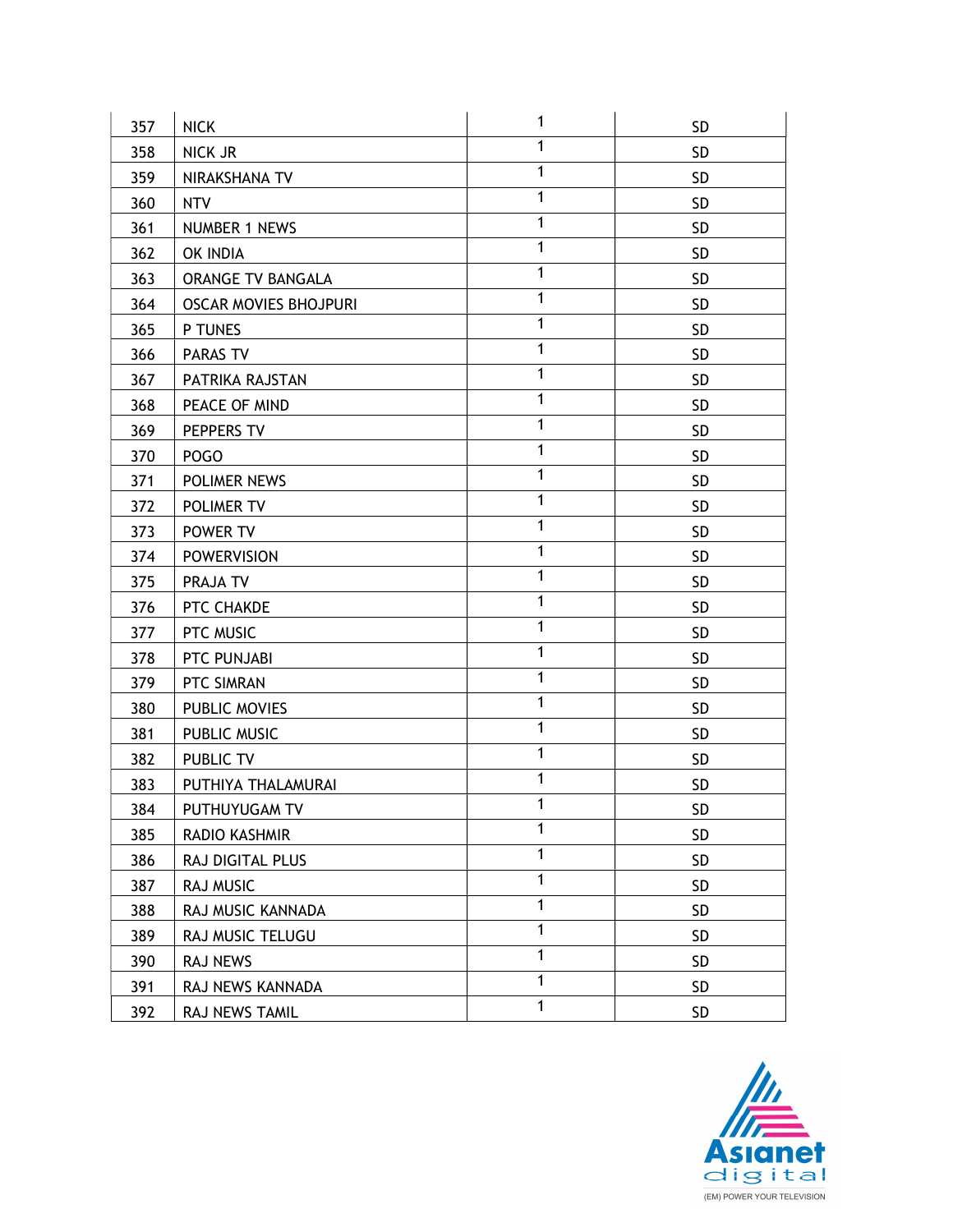| 393 | <b>RAJ TV</b>            | $\mathbf{1}$ | <b>SD</b>       |
|-----|--------------------------|--------------|-----------------|
| 394 | RAJYA SABHA              | $\mathbf{1}$ | <b>SD</b>       |
| 395 | REPUBLIC BHARAT          | $\mathbf{1}$ | SD              |
| 396 | <b>REPUBLIC TV</b>       | $\mathbf{1}$ | <b>SD</b>       |
| 397 | <b>RISHTEY</b>           | $\mathbf{1}$ | SD              |
| 398 | RISHTEY CINEPLEX         | $\mathbf{1}$ | <b>SD</b>       |
| 399 | <b>RISTHEY CINE PLUS</b> | $\mathbf{1}$ | SD              |
| 400 | ROMEDY NOW               | $\mathbf{1}$ | <b>SD</b>       |
| 401 | ROMEDY NOW HD            | $\mathbf{2}$ | HD              |
| 402 | <b>ROSE BOWL</b>         | $\mathbf{1}$ | Local           |
| 403 | <b>RPLUS GOLD</b>        | $\mathbf{1}$ | <b>SD</b>       |
| 404 | RUPASI BANGALA           | $\mathbf{1}$ | <b>SD</b>       |
| 405 | RUSSIA TODAY             | $\mathbf{1}$ | <b>SD</b>       |
| 406 | SAAM TV                  | $\mathbf{1}$ | <b>SD</b>       |
| 407 | SADHANA PLUS             | $\mathbf{1}$ | <b>SD</b>       |
| 408 | <b>SAFARI</b>            | $\mathbf{1}$ | <b>SD</b>       |
| 409 | SAHANA TV                | $\mathbf{1}$ | <b>SD</b>       |
| 410 | SAHARA FILMY             | 1            | SD              |
| 411 | SAHARA ONE               | $\mathbf{1}$ | <b>SD</b>       |
| 412 | SAHARA SAMAY             | $\mathbf{1}$ | <b>SD</b>       |
| 413 | SAI TV                   | $\mathbf{1}$ | <b>SD</b>       |
| 414 | SAKSHI TV                | $\mathbf{1}$ | <b>SD</b>       |
| 415 | SALVATION                | $\mathbf{1}$ | <b>SD</b>       |
| 416 | SANDESH NEWS             | $\mathbf{1}$ | <b>SD</b>       |
| 417 | SANGEET BHOJPURI         | $\mathbf{1}$ | <b>SD</b>       |
| 418 | SANGEET MARATHI          | $\mathbf{1}$ | <b>SD</b>       |
| 419 | SANSKAR                  | $\mathbf{1}$ | <b>SD</b>       |
| 420 | SARTHI TV                | 1            | SD              |
| 421 | SATHYAM TV               | 1            | <b>SD</b>       |
| 422 | SATKAR TV                | $\mathbf{1}$ | SD <sub>.</sub> |
| 423 | SAWAYAMPRABHA 27         | $\mathbf{1}$ | SD              |
| 424 | SAWAYAMPRABHA 28         | $\mathbf{1}$ | <b>SD</b>       |
| 425 | SAWAYAMPRABHA 31         | $\mathbf{1}$ | <b>SD</b>       |
| 426 | SEITHIGAL                | $\mathbf{1}$ | <b>SD</b>       |
| 427 | SHAANDHAR CINEMA         | $\mathbf{1}$ | <b>SD</b>       |
| 428 | <b>SHALOM TV</b>         | $\mathbf{1}$ | SD.             |

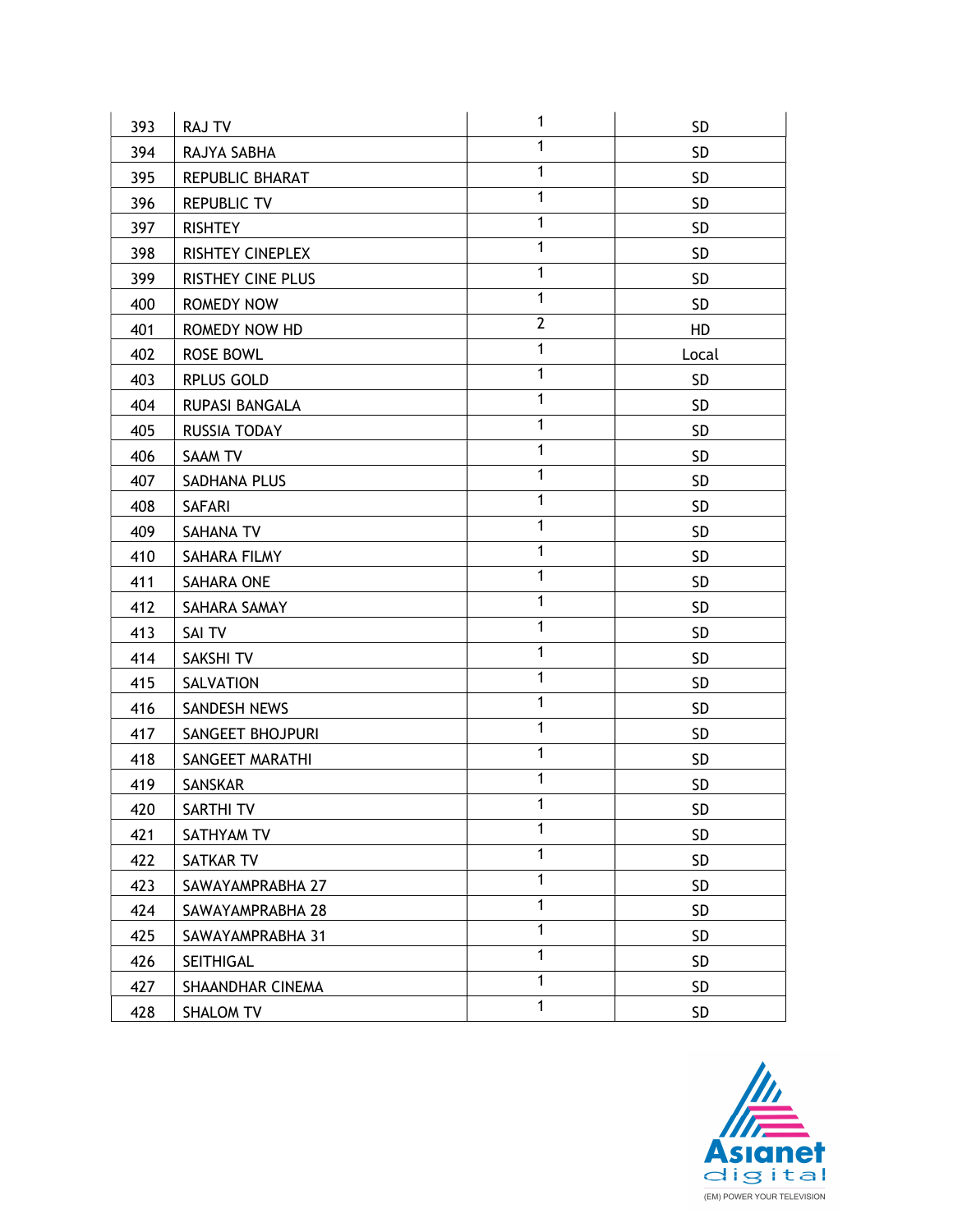| 429 | SHEKINAH TV             | 1              | <b>SD</b> |
|-----|-------------------------|----------------|-----------|
| 430 | <b>SHOW BOX</b>         | $\mathbf{1}$   | <b>SD</b> |
| 431 | SHUBH CINEMA            | $\mathbf{1}$   | <b>SD</b> |
| 432 | SHUBH TV                | $\mathbf{1}$   | SD        |
| 433 | SHUBSANDESH TV          | $\mathbf{1}$   | <b>SD</b> |
| 434 | SIRI KANNADA            | $\mathbf{1}$   | <b>SD</b> |
| 435 | <b>SIRPOLI</b>          | $\mathbf{1}$   | <b>SD</b> |
| 436 | SONIC                   | $\mathbf{1}$   | <b>SD</b> |
| 437 | SONY                    | $\mathbf{1}$   | <b>SD</b> |
| 438 | SONY BBC EARTH          | $\mathbf{1}$   | <b>SD</b> |
| 439 | SONY HD                 | $\overline{2}$ | HD        |
| 440 | SONY MARATHI            | $\mathbf{1}$   | <b>SD</b> |
| 441 | <b>SONY MAX</b>         | $\mathbf{1}$   | SD        |
| 442 | SONY MAX 2              | $\mathbf{1}$   | <b>SD</b> |
| 443 | <b>SONY PAL</b>         | $\mathbf{1}$   | <b>SD</b> |
| 444 | SONY PIX                | $\mathbf{1}$   | SD        |
| 445 | SONY PIX HD             | $\mathbf{2}$   | HD        |
| 446 | SONY SAB HD             | $\overline{2}$ | HD        |
| 447 | SONY SAB TV             | $\mathbf{1}$   | SD        |
| 448 | SONY SIX                | $\mathbf{1}$   | <b>SD</b> |
| 449 | SONY SIX HD             | $\overline{2}$ | HD        |
| 450 | SONY TEN 1              | $\mathbf{1}$   | <b>SD</b> |
| 451 | SONY TEN 2              | $\mathbf{1}$   | <b>SD</b> |
| 452 | SONY TEN 3              | $\mathbf{1}$   | <b>SD</b> |
| 453 | SONY WAH                | $\mathbf{1}$   | SD        |
| 454 | SONY YAY                | $\mathbf{1}$   | <b>SD</b> |
| 455 | <b>SRI SANKARA</b>      | $\mathbf{1}$   | SD        |
| 456 | <b>STAR BHARATH</b>     | 1              | SD        |
| 457 | <b>STAR GOLD</b>        | 1              | <b>SD</b> |
| 458 | STAR GOLD 2             | $\mathbf{1}$   | SD        |
| 459 | <b>STAR GOLD SELECT</b> | $\mathbf{1}$   | SD        |
| 460 | STAR JALSHA             | $\mathbf{1}$   | SD        |
| 461 | <b>STAR MAA</b>         | $\mathbf{1}$   | <b>SD</b> |
| 462 | STAR MAA GOLD           | 1              | <b>SD</b> |
| 463 | STAR MAA MOVIES         | 1              | <b>SD</b> |
| 464 | STAR MAA MUSIC          | $\mathbf{1}$   | <b>SD</b> |

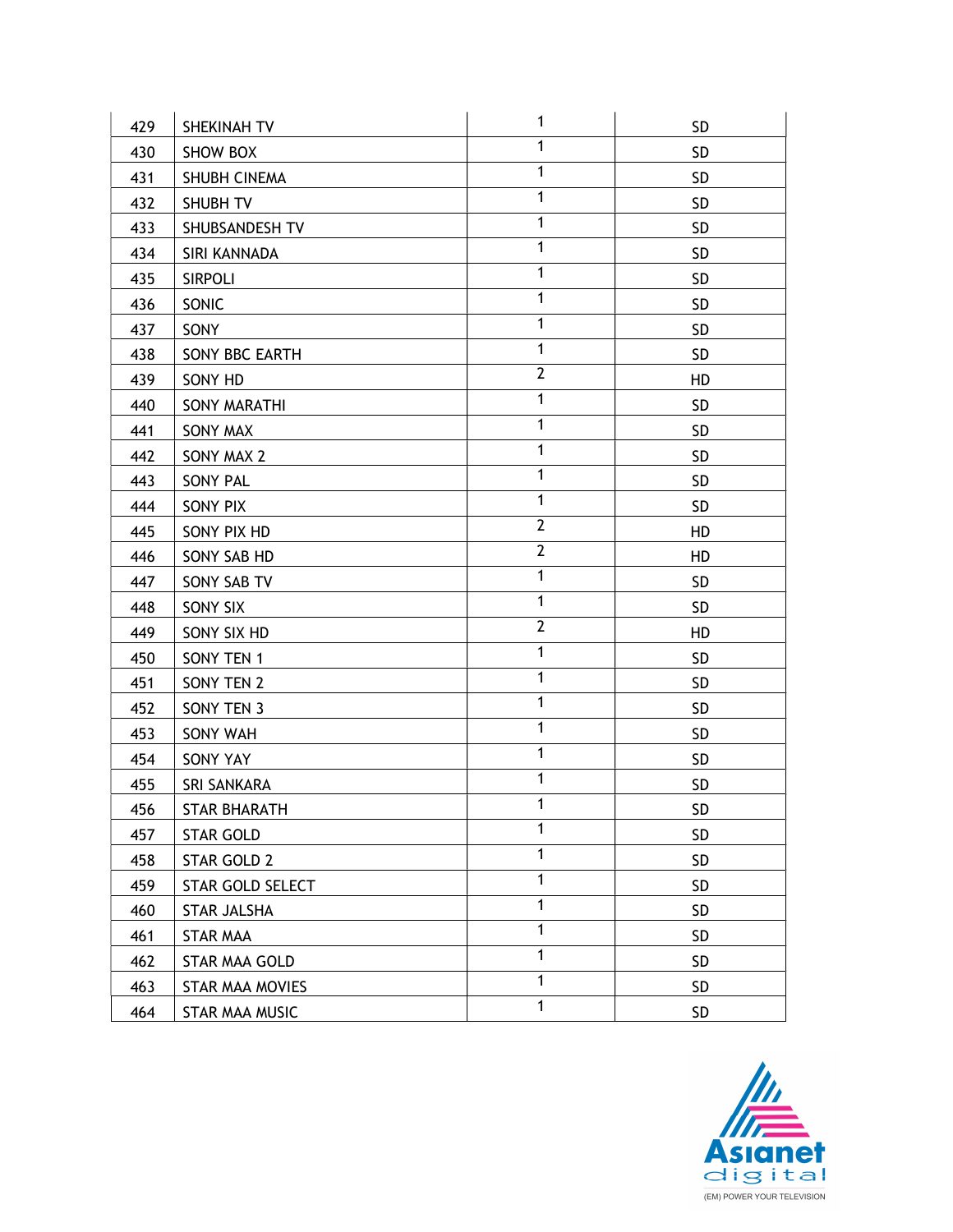| 465 | <b>STAR MOVIES</b>          | 1              | SD.             |
|-----|-----------------------------|----------------|-----------------|
| 466 | STAR MOVIES HD              | $\overline{2}$ | HD              |
| 467 | STAR MOVIES SELECT HD       | $\overline{2}$ | HD              |
| 468 | <b>STAR PLUS</b>            | $\mathbf{1}$   | <b>SD</b>       |
| 469 | <b>STAR PLUS HD</b>         | $\overline{2}$ | HD              |
| 470 | <b>STAR PRAVAH</b>          | $\mathbf{1}$   | SD.             |
| 471 | <b>STAR SPORT FIRST</b>     | $\mathbf{1}$   | <b>SD</b>       |
| 472 | <b>STAR SPORTS 1</b>        | $\mathbf{1}$   | <b>SD</b>       |
| 473 | <b>STAR SPORTS 1 HINDI</b>  | $\mathbf{1}$   | SD.             |
| 474 | STAR SPORTS 1 HINDI HD      | $\overline{2}$ | HD              |
| 475 | <b>STAR SPORTS 1 TAMIL</b>  | $\mathbf{1}$   | <b>SD</b>       |
| 476 | <b>STAR SPORTS 1 TELUGU</b> | $\mathbf{1}$   | <b>SD</b>       |
| 477 | <b>STAR SPORTS 2</b>        | $\mathbf{1}$   | <b>SD</b>       |
| 478 | STAR SPORTS 3               | $\mathbf{1}$   | <b>SD</b>       |
| 479 | <b>STAR SPORTS FIRST</b>    | $\mathbf{1}$   | <b>SD</b>       |
| 480 | <b>STAR SPORTS HD 1</b>     | $\overline{2}$ | HD              |
| 481 | <b>STAR SPORTS HD 2</b>     | $\overline{2}$ | HD              |
| 482 | STAR SPORTS KANNADA         | $\mathbf{1}$   | <b>SD</b>       |
| 483 | <b>STAR SPORTS SELECT 1</b> | $\mathbf{1}$   | SD.             |
| 484 | <b>STAR SPORTS SELECT 2</b> | $\mathbf{1}$   | <b>SD</b>       |
| 485 | STAR SPORTS SELECT HD 1     | $\overline{2}$ | HD              |
| 486 | STAR SPORTS SELECT HD 2     | $\overline{2}$ | HD              |
| 487 | <b>STAR UTSAV</b>           | $\mathbf{1}$   | <b>SD</b>       |
| 488 | <b>STAR UTSAV MOVIES</b>    | $\mathbf{1}$   | <b>SD</b>       |
| 489 | <b>STAR VIJAY</b>           | $\mathbf{1}$   | <b>SD</b>       |
| 490 | <b>STAR WORLD</b>           | $\mathbf{1}$   | <b>SD</b>       |
| 491 | <b>STUDIO ONE</b>           | $\mathbf{1}$   | <b>SD</b>       |
| 492 | SUBHAVARTHA TV              | 1              | SD              |
| 493 | SUDARSAN                    | $\mathbf{1}$   | <b>SD</b>       |
| 494 | SUDARSAN TV                 | $\mathbf{1}$   | SD <sub>.</sub> |
| 495 | <b>SUN LIFE</b>             | $\mathbf{1}$   | SD              |
| 496 | <b>SUN MUSIC</b>            | $\mathbf{1}$   | SD              |
| 497 | <b>SUN NEWS</b>             | $\mathbf{1}$   | <b>SD</b>       |
| 498 | SUN TV                      | $\mathbf{1}$   | SD              |
| 499 | <b>SURYA CINEMA</b>         | $\mathbf{1}$   | <b>SD</b>       |
| 500 | <b>SURYA MOVIES</b>         | $\mathbf{1}$   | <b>SD</b>       |

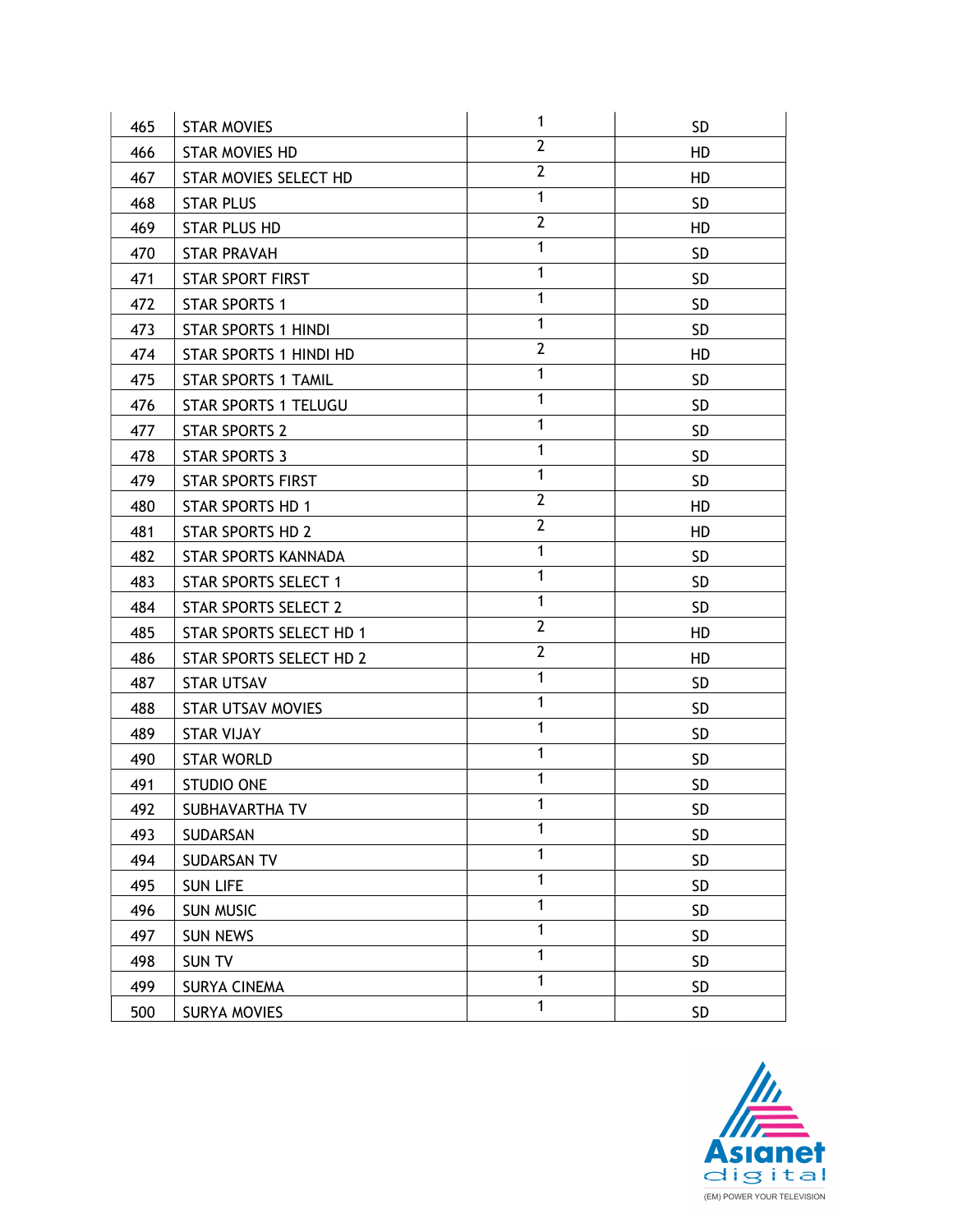| 501 | <b>SURYA MUSIC</b>      | $\mathbf{1}$   | <b>SD</b> |
|-----|-------------------------|----------------|-----------|
| 502 | <b>SURYA SAMACHAR</b>   | $\mathbf{1}$   | <b>SD</b> |
| 503 | <b>SURYA TV</b>         | $\mathbf{1}$   | <b>SD</b> |
| 504 | SUVARNA                 | $\mathbf{1}$   | SD        |
| 505 | SUVARNA NEWS            | $\mathbf{1}$   | <b>SD</b> |
| 506 | <b>SUVARNA PLUS</b>     | $\mathbf{1}$   | <b>SD</b> |
| 507 | <b>SVBC</b>             | $\mathbf{1}$   | <b>SD</b> |
| 508 | SVBC <sub>2</sub>       | $\mathbf{1}$   | <b>SD</b> |
| 509 | SWARA SAGAR             | $\mathbf{1}$   | SD.       |
| 510 | <b>SWARAJ EXPRESS</b>   | $\mathbf{1}$   | <b>SD</b> |
| 511 | <b>SWAYAM PRABAH 26</b> | $\mathbf{1}$   | SD        |
| 512 | <b>TAAZA TV</b>         | $\mathbf{1}$   | <b>SD</b> |
| 513 | <b>TAMILAN TV</b>       | $\mathbf{1}$   | <b>SD</b> |
| 514 | <b>TEZ</b>              | $\mathbf{1}$   | <b>SD</b> |
| 515 | <b>THANDRAL TV</b>      | $\mathbf{1}$   | <b>SD</b> |
| 516 | <b>THANTHI TV</b>       | $\mathbf{1}$   | SD        |
| 517 | THE Q                   | $\mathbf{1}$   | <b>SD</b> |
| 518 | TIMES NOW               | $\mathbf{1}$   | SD        |
| 519 | TIMES NOW HD            | $\mathbf{2}$   | HD        |
| 520 | TLC WORLD HD            | $\overline{2}$ | HD        |
| 521 | <b>TOLLYWOOD</b>        | $\mathbf{1}$   | <b>SD</b> |
| 522 | TOTAL TV HARIYANA       | $\mathbf{1}$   | <b>SD</b> |
| 523 | TRAVEL & LIVING         | $\mathbf{1}$   | <b>SD</b> |
| 524 | TUNES 6 MUSIC           | $\mathbf{1}$   | <b>SD</b> |
| 525 | TV 5 NEWS               | $\mathbf{1}$   | SD        |
| 526 | TV100 News              | $\mathbf{1}$   | <b>SD</b> |
| 527 | TV5 KANNADA             | $\mathbf{1}$   | <b>SD</b> |
| 528 | TV5 MONDE               | 1              | SD        |
| 529 | <b>TV9 BHARATVARSH</b>  | 1              | <b>SD</b> |
| 530 | <b>TV9 GUJARATHI</b>    | $\mathbf{1}$   | SD        |
| 531 | TV9 KANNADA             | $\mathbf{1}$   | SD        |
| 532 | TV9 MARATHI             | $\mathbf{1}$   | SD        |
| 533 | TV9 TELUGU              | $\mathbf{1}$   | <b>SD</b> |
| 534 | <b>TWENTY FOUR NEWS</b> | 1              | <b>SD</b> |
| 535 | <b>UDAYA COMEDY</b>     | 1              | SD        |
| 536 | <b>UDAYA MOVIES</b>     | $\mathbf{1}$   | <b>SD</b> |

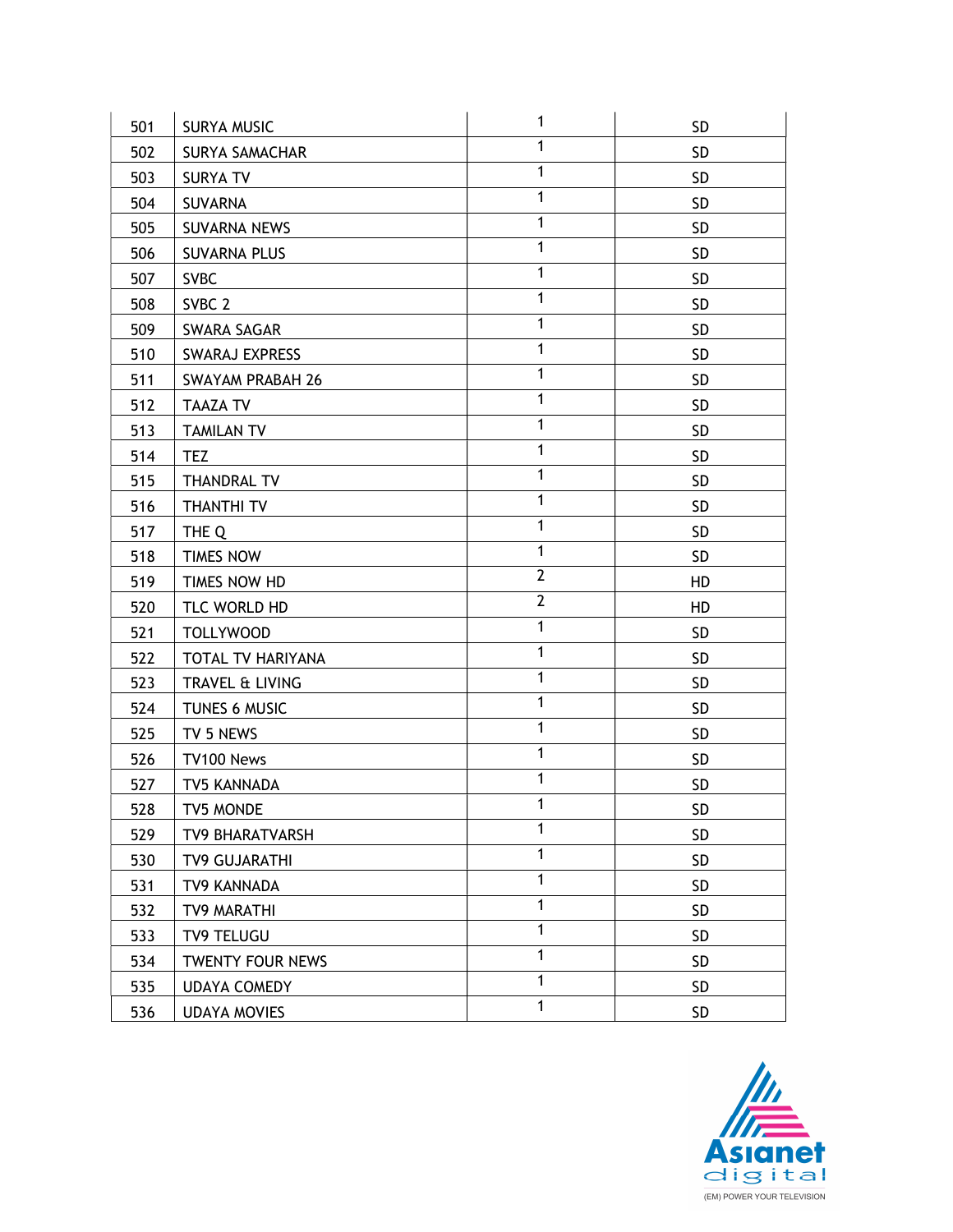| 537 | <b>UDAYA MUSIC</b>      | 1              | <b>SD</b> |
|-----|-------------------------|----------------|-----------|
| 538 | <b>UDAYA TV</b>         | $\mathbf{1}$   | <b>SD</b> |
| 539 | UTV ACTION              | $\mathbf{1}$   | <b>SD</b> |
| 540 | <b>UTV MOVIES</b>       | $\mathbf{1}$   | SD        |
| 541 | VAANAVIL                | $\mathbf{1}$   | <b>SD</b> |
| 542 | <b>VASANTH TV</b>       | $\mathbf{1}$   | <b>SD</b> |
| 543 | <b>VEDIC TV</b>         | $\mathbf{1}$   | SD        |
| 544 | <b>VELICHAM TV</b>      | $\mathbf{1}$   | SD        |
| 545 | <b>VENDHAR TV</b>       | $\mathbf{1}$   | <b>SD</b> |
| 546 | <b>VH 1</b>             | $\mathbf{1}$   | SD        |
| 547 | VH <sub>1</sub>         | $\mathbf{1}$   | SD        |
| 548 | <b>VICTER JYOTHI TV</b> | $\mathbf{1}$   | <b>SD</b> |
| 549 | <b>VICTERS</b>          | $\mathbf{1}$   | <b>SD</b> |
| 550 | <b>VIJAY HD</b>         | $\overline{2}$ | HD        |
| 551 | <b>VIJAY SUPER</b>      | $\mathbf{1}$   | <b>SD</b> |
| 552 | <b>VISA TV</b>          | $\mathbf{1}$   | SD        |
| 553 | WB                      | $\mathbf{1}$   | <b>SD</b> |
| 554 | WIN TV                  | $\mathbf{1}$   | SD        |
| 555 | <b>WION</b>             | $\mathbf{1}$   | <b>SD</b> |
| 556 | WORD 2 WORLD            | $\mathbf{1}$   | Local     |
| 557 | WOW MUSIC               | $\mathbf{1}$   | SD        |
| 558 | ZEE 24 TAAS             | $\mathbf{1}$   | SD        |
| 559 | <b>ZEE ACTION</b>       | $\mathbf{1}$   | <b>SD</b> |
| 560 | <b>ZEE ANMOL</b>        | $\mathbf{1}$   | SD        |
| 561 | <b>ZEE ANMOL CINEMA</b> | $\mathbf{1}$   | SD        |
| 562 | ZEE BOLLYWOOD           | $\mathbf{1}$   | <b>SD</b> |
| 563 | <b>ZEE BUSINESS</b>     | $\mathbf{1}$   | <b>SD</b> |
| 564 | ZEE CAFÉ                | 1              | SD        |
| 565 | <b>ZEE CINEMA</b>       | $\mathbf{1}$   | <b>SD</b> |
| 566 | <b>ZEE CINEMALU</b>     | $\mathbf{1}$   | SD        |
| 567 | ZEE ETC                 | $\mathbf{1}$   | SD        |
| 568 | <b>ZEE HINDUSTAN</b>    | $\mathbf{1}$   | SD        |
| 569 | <b>ZEE KANNADA</b>      | $\mathbf{1}$   | SD        |
| 570 | <b>ZEE KERALAM</b>      | $\mathbf{1}$   | <b>SD</b> |
| 571 | ZEE KERALAM HD          | $\overline{2}$ | HD        |
| 572 |                         | $\mathbf{1}$   | SD        |

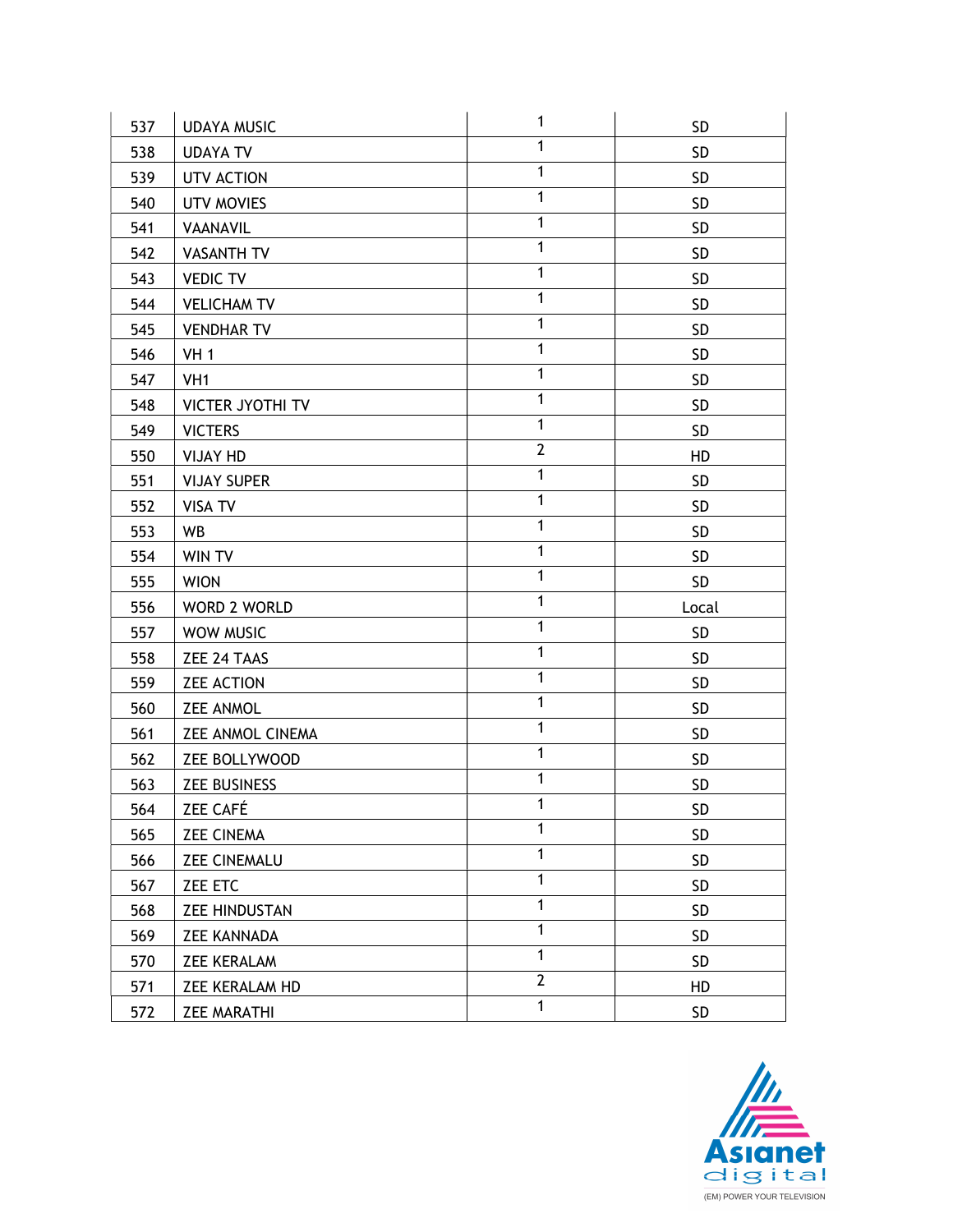| 573 | <b>ZEE NEWS</b>    | <b>SD</b> |
|-----|--------------------|-----------|
| 574 | <b>ZEE PICHAAR</b> | <b>SD</b> |
| 575 | <b>ZEE SALAAM</b>  | <b>SD</b> |
| 576 | <b>ZEE TALKIES</b> | <b>SD</b> |
| 577 | <b>ZEE TAMIL</b>   | <b>SD</b> |
| 578 | <b>ZEE TELUGU</b>  | <b>SD</b> |
| 579 | <b>ZEE TV</b>      | <b>SD</b> |
| 580 | <b>ZEE YUVA</b>    | <b>SD</b> |
| 581 | <b>ZEE ZING</b>    | <b>SD</b> |
| 582 | <b>ZOOM</b>        | <b>SD</b> |

4(4) d: Number of channels for which signals of television channels have been requested by the distributor from broadcasters and the interconnection agreements signed: ٦

Nil

## 4(4) e: Spare channel capacity available on the network for the purpose of carrying signals of television channels

| Distribution Network Location | Spare Channel Capacity in SD Terms |
|-------------------------------|------------------------------------|
| Thiruvananthapuram / Kochi    |                                    |
| Hubli                         |                                    |
| Warangal                      |                                    |

4(4) f: List of channels, in chronological order, for which requests have been received from broadcasters for distribution of their channels, the interconnection agreements have been signed and are pending for